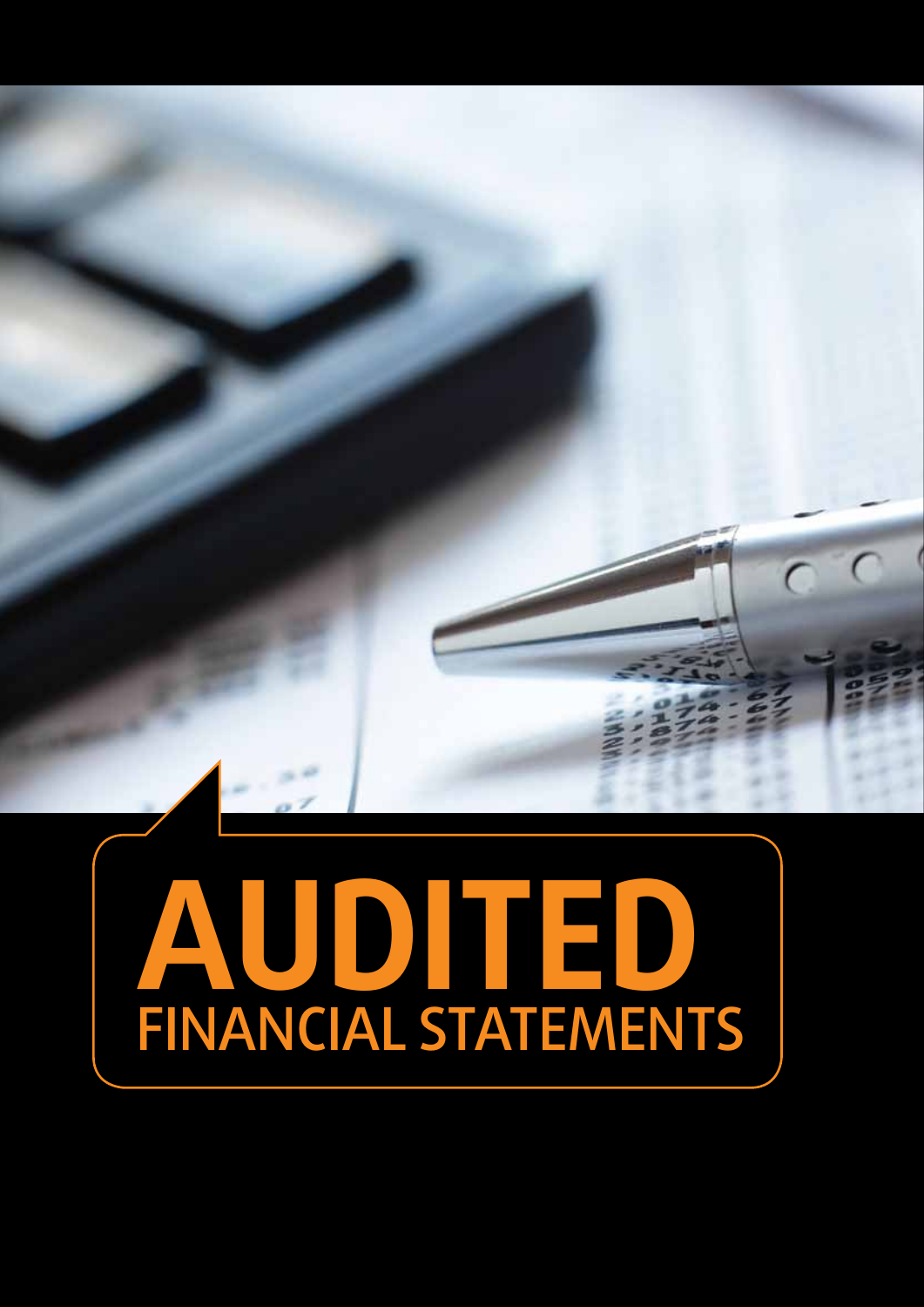

## **ONEPEOPLE.SG** [Unique Entity No. T08SS0160C] [IPC NO. IPC000707]

[Registered under the Societies Act (Chapter 311) in the Republic of Singapore]

#### **AUDITED FINANCIAL STATEMENTS FOR THE YEAR ENDED 31 MARCH 2012**

#### **CONTENTS**

| Statement by Management Committee | 34 |
|-----------------------------------|----|
| Independent Auditors' Report      | 35 |
| Statement of Financial Activities | 37 |
| Statement of Financial Position   | 38 |
| Statement of Changes in Funds     | 38 |
| <b>Statement of Cash Flows</b>    | 39 |
| Notes to the Financial Statements | 40 |

# **Fiducia LLP**

Certified Public Accountants Singapore

1 Goldhill Plaza, #03-35 Podium Block, Singapore 308899. T: (65) 6846.8376 F: (65) 6234.6306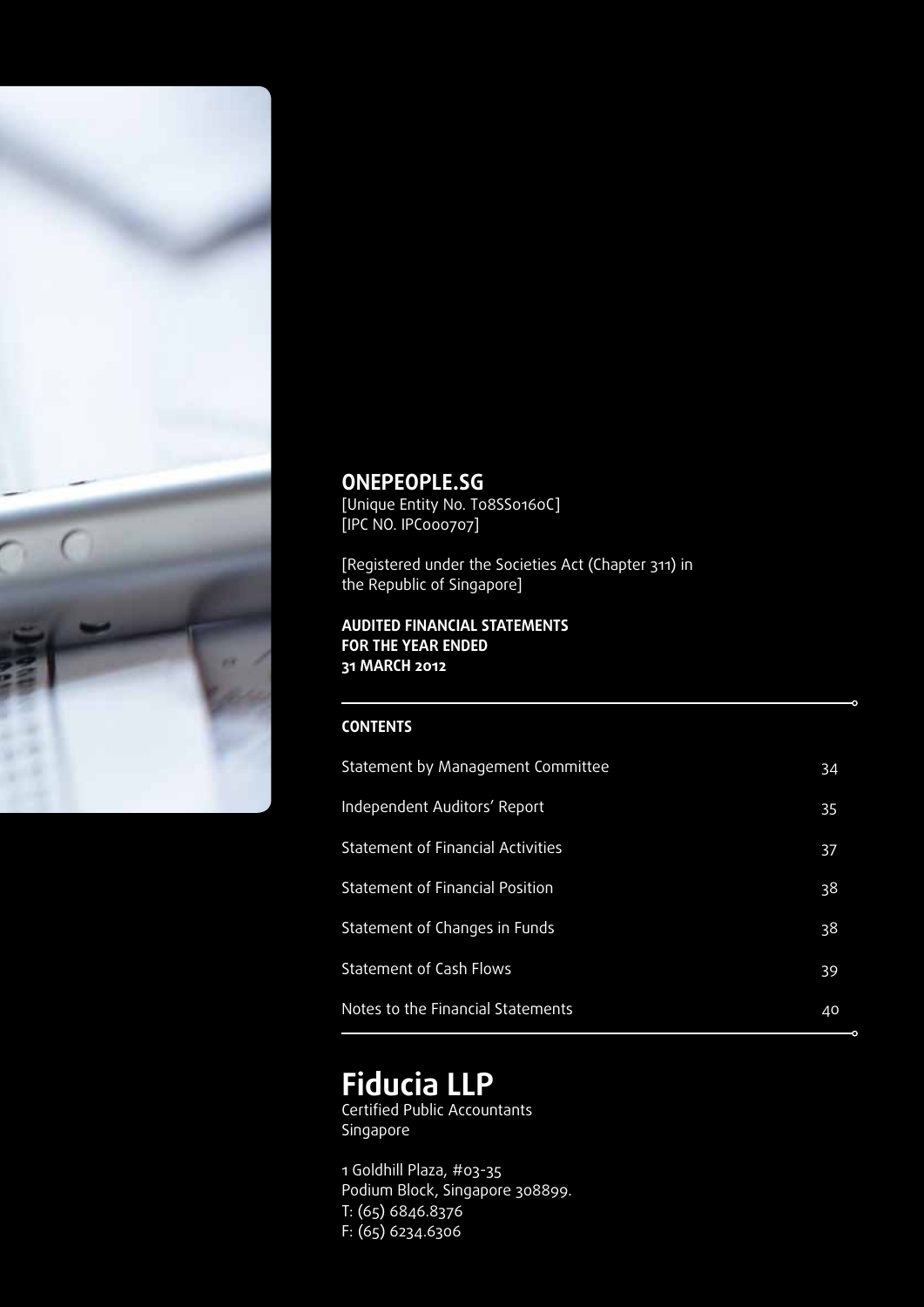# **STATEMENT BY MANAGEMENT COMMITTEE**

OF ANNUAL REPORT 2011/2012

In the opinion of the Management Committee,

- a) the financial statements as set out on pages 37 to 52 are drawn up so as to give a true and fair view of the state of affairs of the Society for the year ended 31 March 2012, and of the results of financial activities, the changes in funds and cash flows of the Society for the financial year then ended; and
- b) at the date of this statement, there are reasonable grounds to believe that the Society will be able to pay its debts as and when they fall due.

The Management Committee, comprising the following, authorised these financial statements for issue on 16 May 2012.

| Chairman:      | Zainudin Nordin          |
|----------------|--------------------------|
| Vice-chairman: | Wee Siew Kim             |
| Vice-chairman: | Gerald Balendran Singham |
| Secretary:     | Chia Tze Yee             |
| Treasurer:     | Michael Heng Swee Hai    |

Members:

| Michael Palmer Anthony            |                          |
|-----------------------------------|--------------------------|
| Zagy Mohamad                      |                          |
| Goh Chim Khim                     |                          |
| Moliah binte Hashim               |                          |
| Thangavelu Raja Sagar             |                          |
| William Edward Jansen             |                          |
| Mohd Anuar bin Md Yusop           |                          |
| Mohamed Nasim s/o Abdul Rahim     | (Appointed 21 July 2011) |
| Chow Hoi Hee, Charles             | (Appointed 21 July 2011) |
| Cheong Mei Foong Audrey           | (Appointed 21 July 2011) |
| Amatul Jameel Suhani binte Sujari | (Appointed 21 July 2011) |
| Mohamed Redhza bin Abdul Rahim    | (Appointed 21 July 2011) |
| S. Nallathamby                    |                          |
| Jennifer Yin Ling                 |                          |
| Mike Mariyappa Thiruman           |                          |
| Vivakanandan s/o Sinniah          |                          |
| Puvan Ariaratnam                  |                          |
| Sarjit Singh s/o Fujah Singh      | (Appointed 21 July 2011) |
| Mathew Mathews                    | (Appointed 21 July 2011) |

For and on behalf of the Management Committee,

Zainudin Nordin Chairman

Singapore, 16 May 2012

Michael Heng Swee Hai Treasurer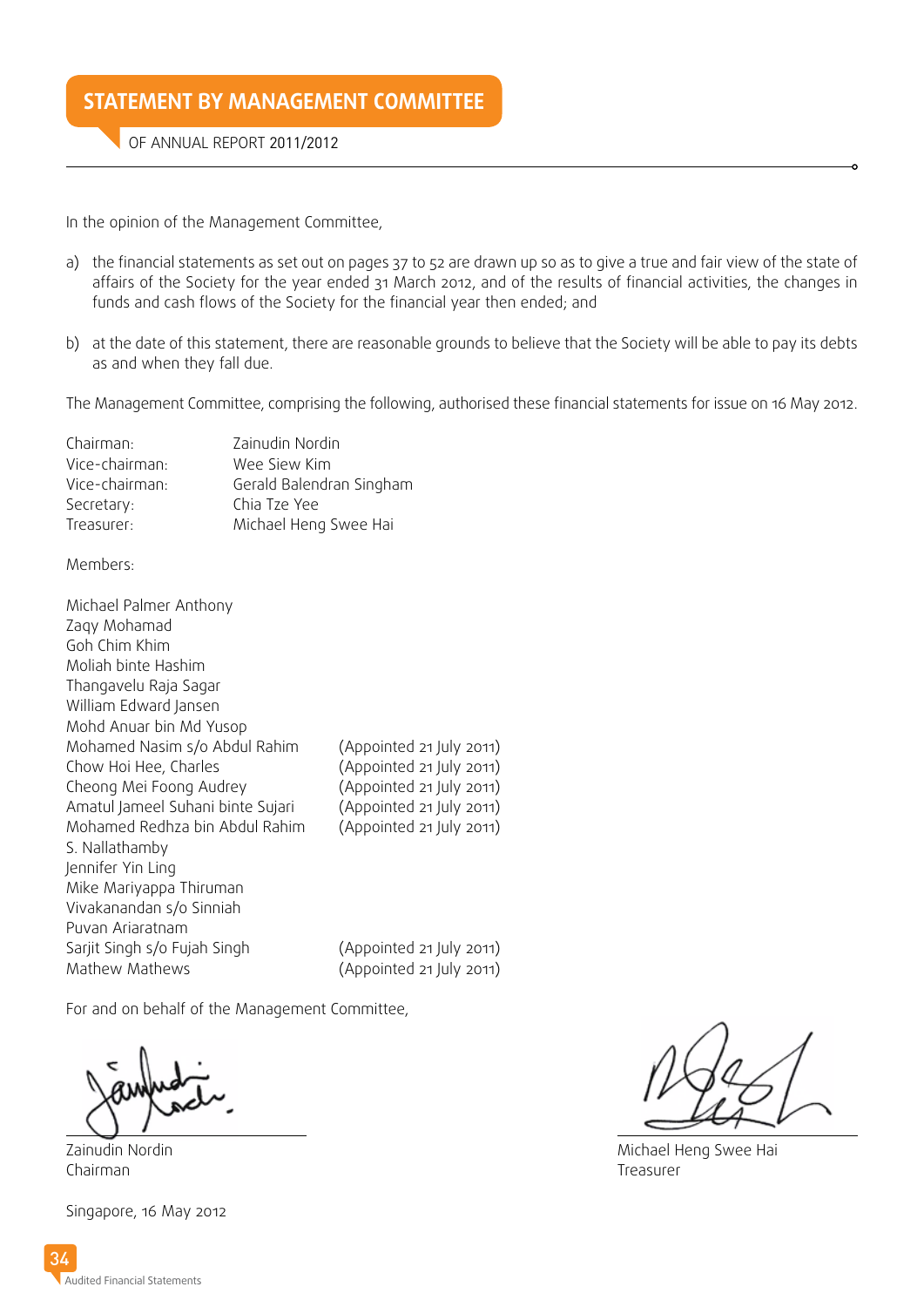## **INDEPENDENT AUDITORS' REPORT**

OF ANNUAL REPORT 2011/2012

**Fiducia LLP** Certified Public Accountants Singapore

1 Goldhill Plaza, #03-35 Podium Block, Singapore 308899. T: (65) 6846.8376 F: (65) 6234.6306

Independent Auditors' report to the members of:

#### **ONEPEOPLE.SG**

[Unique Entity No. T08SS0160C] [IPC NO. IPC000707] [Registered under the Societies Act (Chapter 311) in the Republic of Singapore]

We have audited the financial statements of **ONEPEOPLE.SG** (the "Society") set out on pages 37 to 52, which comprise the statement of financial position of the Society as at 31 March 2012, the statement of financial activities, the statement of changes in funds and the statement of cash flows of the Society for the financial year then ended, and a summary of significant accounting policies and other explanatory notes.

#### Management Committee's Responsibility for the Financial Statements

Management is responsible for the preparation of financial statements that give a true and fair view in accordance with the provision of the Societies Act (Chapter 311), Charities Act (Chapter 37) and Singapore Financial Reporting Standards, and for devising and maintaining a system of internal accounting controls sufficient to provide a reasonable assurance that assets are safeguarded against loss from unauthorised use or disposition, that transactions are properly authorised and that they are recorded as necessary to permit the preparation of true and fair statement of financial activities and statement of financial position and to maintain accountability of assets.

#### Auditors' Responsibility

Our responsibility is to express an opinion on these financial statements based on our audit. We conducted our audit in accordance with Singapore Standards on Auditing. Those Standards require that we comply with ethical requirements and plan and perform the audit to obtain reasonable assurance as to whether the financial statements are free of material misstatement.

An audit involves performing procedures to obtain evidence about the amounts and disclosures in the financial statements. The procedures selected depend on the auditor's judgement, including the assessment of the risks of material misstatement of the financial statements, whether due to fraud or error. In making those risk assessments, the auditor considers internal controls relevant to the entity's preparation and fair presentation of the financial statements in order to design audit procedures that are appropriate in the circumstances, but not for the purpose of expressing an opinion on the effectiveness of the entity's internal controls. An audit also includes evaluating the appropriateness of accounting policies used and the reasonableness of accounting estimates made by management, as well as evaluating the overall presentation of the financial statements.

We believe that the audit evidence that we have obtained is sufficient and appropriate to provide a basis for our audit opinion.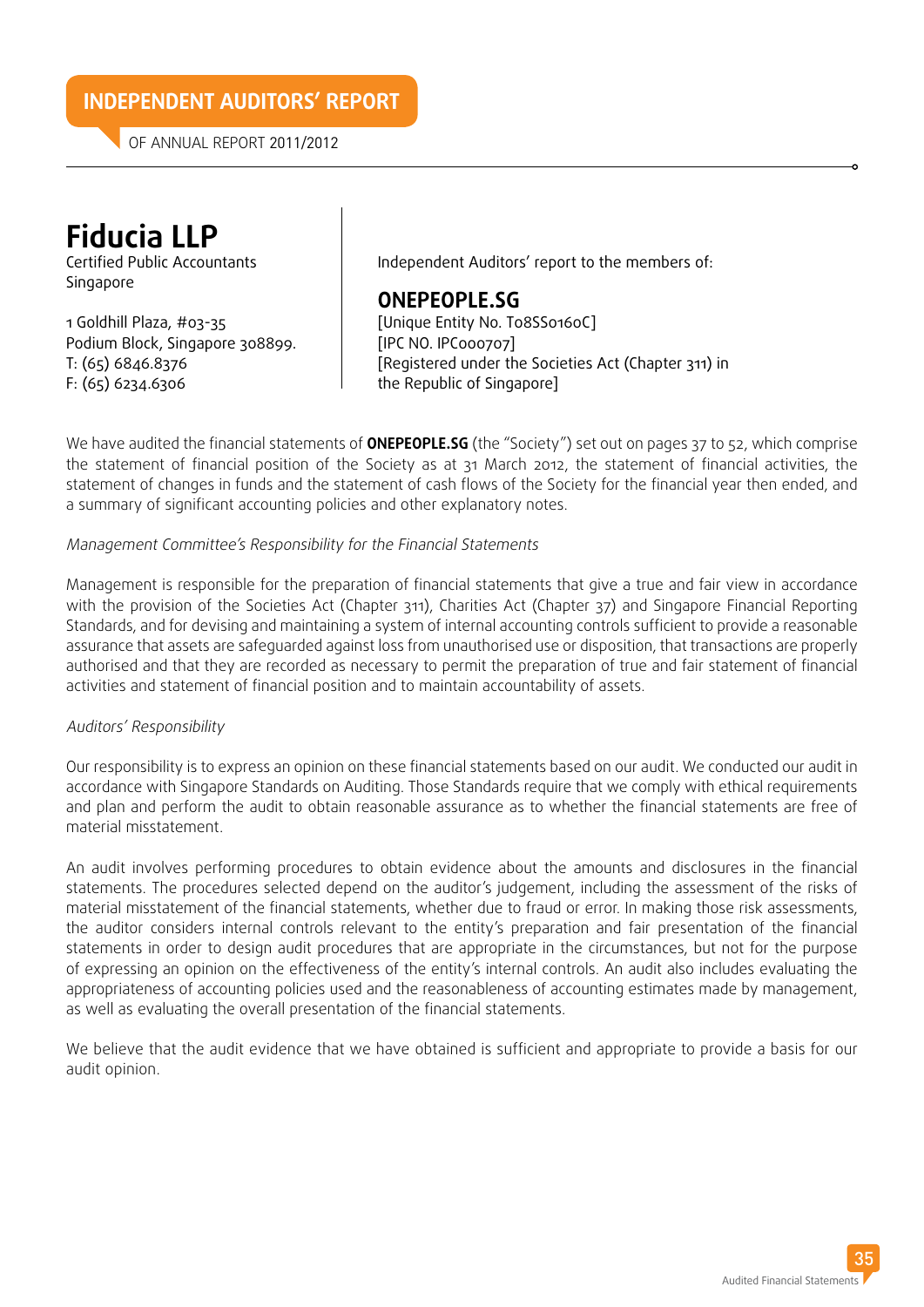## **INDEPENDENT AUDITORS' REPORT**

OF ANNUAL REPORT 2011/2012



Podium Block, Singapore 308899. T: (65) 6846.8376 F: (65) 6234.6306

### (CONT'D)

Independent Auditors' report to the members of:

#### **ONEPEOPLE.SG**

[Unique Entity No. T08SS0160C] [IPC NO. IPC000707] [Registered under the Societies Act (Chapter 311) in the Republic of Singapore]

Opinion

In our opinion, the financial statements are properly drawn up in accordance with the provisions of the Societies Act (Chapter 311), Charities Act (Chapter 37) and Singapore Financial Reporting Standards so as to give a true and fair view of the state of affairs of the Society as at 31 March 2012, and the results of the financial activities, changes in funds and cash flows of the Society for the financial year ended on that date.

#### **Report on Other Legal and Regulatory Requirements**

In our opinion, the accounting and other records required by the regulations enacted under the Societies Act (Chapter 311) to be kept by the Society have been properly kept in accordance with those regulations.

During the course of our audit, nothing has come to our attention that the 30% cap mentioned in Regulation 15(1) of the Charities Act, Cap. 37 (Institutions of a Public Character) Regulations 2007 and as amended by Charities (Institutions of a Public Character) (Amendments) Regulations 2008 has been exceeded.

**Fiducia LLP** Certified Public Accountants Singapore, 16 May 2012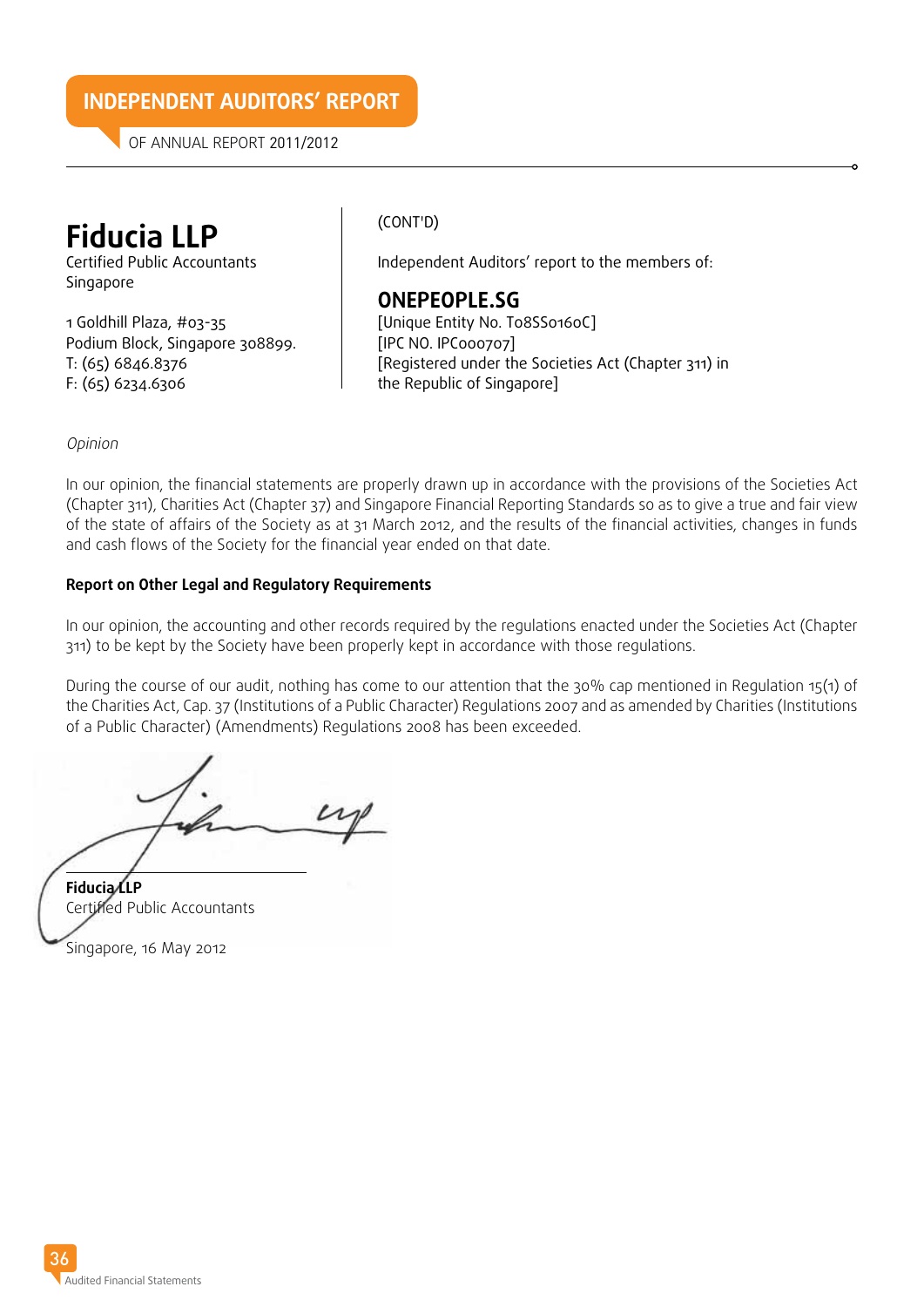# **STATEMENT OF FINANCIAL ACTIVITIES**

FOR THE YEAR ENDED 31 MARCH 2012

|                                               | Note | 2012<br>S\$      | 2011<br>S\$      |
|-----------------------------------------------|------|------------------|------------------|
| Income                                        |      |                  |                  |
| <b>Voluntary income</b>                       |      |                  |                  |
| CDCs contributions                            |      | 500.000          | 500,000          |
| MCYS contributions                            |      | 500,000          | 500,000          |
| Donations                                     |      | 68,592           | 109,780          |
| Self-Help Groups' contributions               |      | 55,750           | 55,750           |
| Income from charitable activities             |      |                  |                  |
| Revenue from projects                         | 4    | 316,337          | 295,758          |
| Other income                                  |      |                  |                  |
| Jobs credit scheme                            |      | 0                | 1,717            |
| Rental income                                 | 5    | 233,694          | 216,633          |
| Fixed deposits interest income                |      | 9,683            | 10,928           |
| Utilities expense recovered                   |      | 27,411           | 26,258           |
| Miscellaneous income<br><b>TOTAL INCOME</b>   |      | 223<br>1,711,690 |                  |
|                                               |      |                  | 1,716,824        |
| <b>LESS: EXPENDITURES</b>                     |      |                  |                  |
| Cost of charitable activities                 |      |                  |                  |
| Charity expenditures                          |      | 114              | 32,129           |
| Direct expenses                               | 6    | 778,571          | 688,367          |
| Manpower expenditures                         | 7    | 540,436          | 532,864          |
| Matching grants to CDCs                       |      | 125,000          | 125,000          |
| Miscellaneous                                 |      | 379              | 1,555            |
|                                               |      | 1,444,500        | 1,379,915        |
| Governance & other administrative costs       |      |                  |                  |
| Accounting fee                                |      | 2,500            | 2,500            |
| Advertising & publicity                       |      | 7,364            | 7,177            |
| Audit fee                                     |      | 3,200<br>521     | 3,200<br>418     |
| Bank charges<br>Casual labour                 |      | 18,871           | 20,788           |
| Cleaning expenses                             |      | 30,006           | 25,923           |
| Delivery & transport expenses                 |      | 3,628            | 5,147            |
| Depreciation of property, plant and equipment | 11   | 104,880          | 115,756          |
| Electricity & water                           |      | 115,297          | 109,092          |
| General expenses                              |      | 6,014            | 5,308            |
| Insurance                                     |      | 1,636            | 1,943            |
| Medical expenses                              |      | 1,141            | 1,706            |
| Networking Session                            |      | 0                | 394              |
| Newspaper & periodicals                       |      | 1,382            | 933              |
| Postage & courier expenses                    |      | 1,094            | 285              |
| Printing & stationery                         |      | 9,335            | 6,511            |
| Written off of property, plant and equipment  |      | 0                | 28               |
| Refreshments & snacks                         |      | 3,966            | 2,297            |
| Rental & hiring expenses - General            |      | 6,241            | 2,236            |
| Repair & maintenance - Equipment              |      | 19,534           | 17,272           |
| Repair & maintenance - General                |      | 21,935           | 31,507           |
| Staff costs                                   | 8    | 63,503           | 47,714           |
| Telecommunications                            |      | 4,281<br>426,329 | 5,772<br>413,907 |
|                                               |      |                  |                  |
| <b>TOTAL EXPENDITURES</b>                     |      | 1,870,829        | 1,793,822        |
| Net expenditure for the year                  |      | (159, 139)       | (76,998)         |
| Total funds brought forward                   |      | 3,510,260        | 3,587,258        |
| Total funds carried forward                   |      | 3,351,121        | 3,510,260        |

The accompanying notes form an integral part of these financial statements.

 $\circ$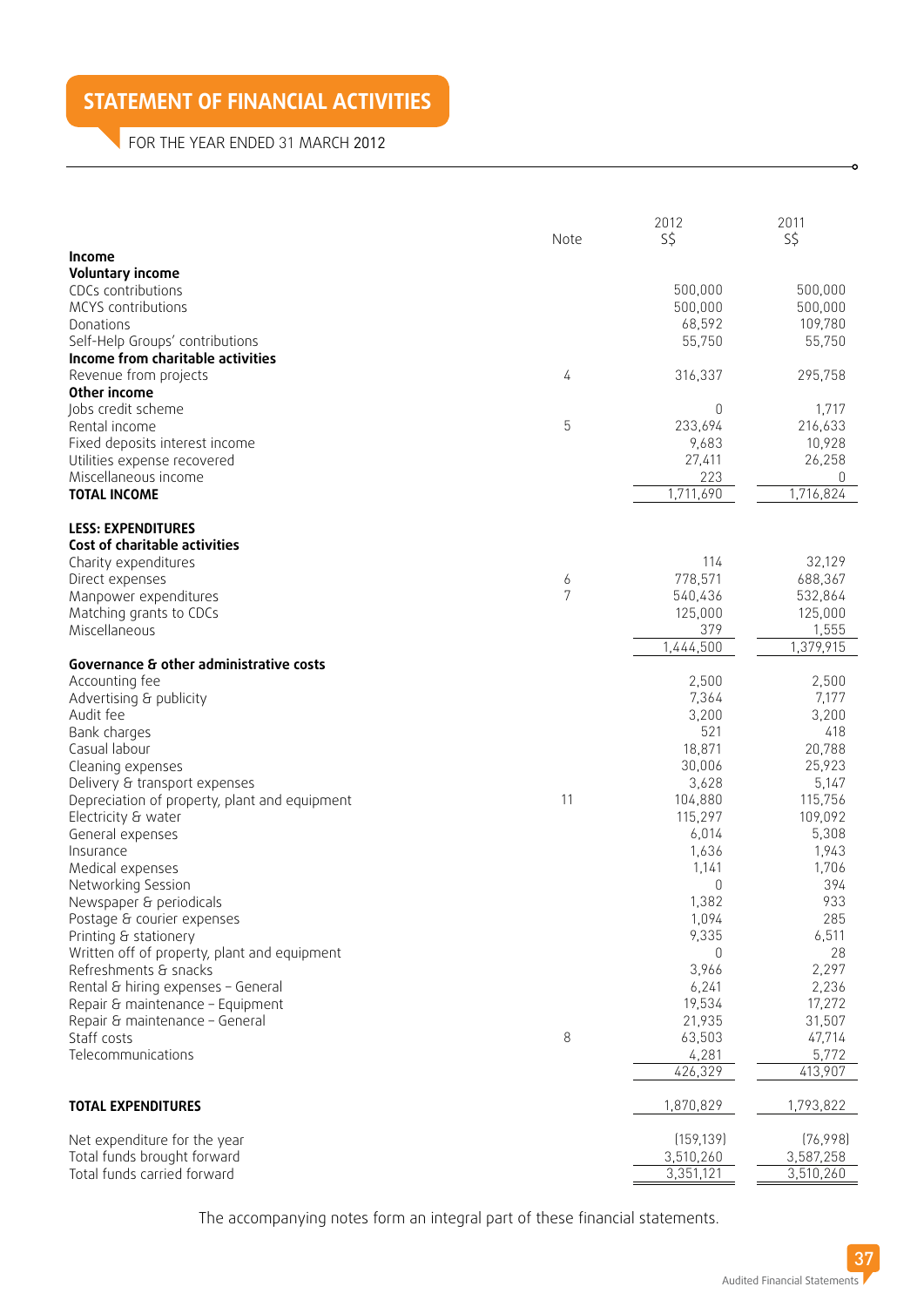**STATEMENT OF FINANCIAL POSITION**

AS AT 31 MARCH 2012

| <b>ASSETS</b>                                                                     | Note    | 2012<br>S\$                       | 2011<br>S\$                       |
|-----------------------------------------------------------------------------------|---------|-----------------------------------|-----------------------------------|
| <b>Current assets</b><br>Cash and cash equivalents<br>Trade and other receivables | 9<br>10 | 2,763,286<br>283,672<br>3,046,958 | 2,776,514<br>376,411<br>3,152,925 |
| Non-current assets<br>Property, plant and equipment                               | 11      | 490,518                           | 558,361                           |
| <b>Total assets</b>                                                               |         | 3,537,476                         | 3,711,286                         |
| <b>LIABILITIES</b>                                                                |         |                                   |                                   |
| <b>Current liabilities</b><br>Trade and other payables                            | 12      | 186,355                           | 201,026                           |
| Net assets                                                                        |         | 3,351,121                         | 3,510,260                         |
| <b>UNRESTRICTED FUND</b>                                                          |         |                                   |                                   |
| General Fund                                                                      | 13      | 3,351,121                         | 3,510,260                         |

The accompanying notes form an integral part of these financial statements.

# **STATEMENT OF CHANGES IN FUNDS**

FOR THE FINANCIAL YEAR ENDED 31 MARCH 2012

| 2012                     | Balance at<br>beginning of<br>year<br>S\$ | <b>Net</b><br>expenditure for<br>the year<br>S\$ | Balance at<br>end of year<br>S\$ |
|--------------------------|-------------------------------------------|--------------------------------------------------|----------------------------------|
| <b>Unrestricted fund</b> |                                           |                                                  |                                  |
| General fund             | 3,510,260                                 | (159, 139)                                       | 3,351,121                        |
|                          |                                           |                                                  |                                  |
|                          | Balance at<br>beginning of                | <b>Net</b><br>expenditure for                    | Balance at<br>end of year        |
|                          | year                                      | the year                                         |                                  |
| 2011                     | S\$                                       | S\$                                              | S\$                              |
| <b>Unrestricted fund</b> |                                           |                                                  |                                  |
| General fund             | 3,587,258                                 | (76,998)                                         | 3,510,260                        |

The accompanying notes form an integral part of these financial statements.

38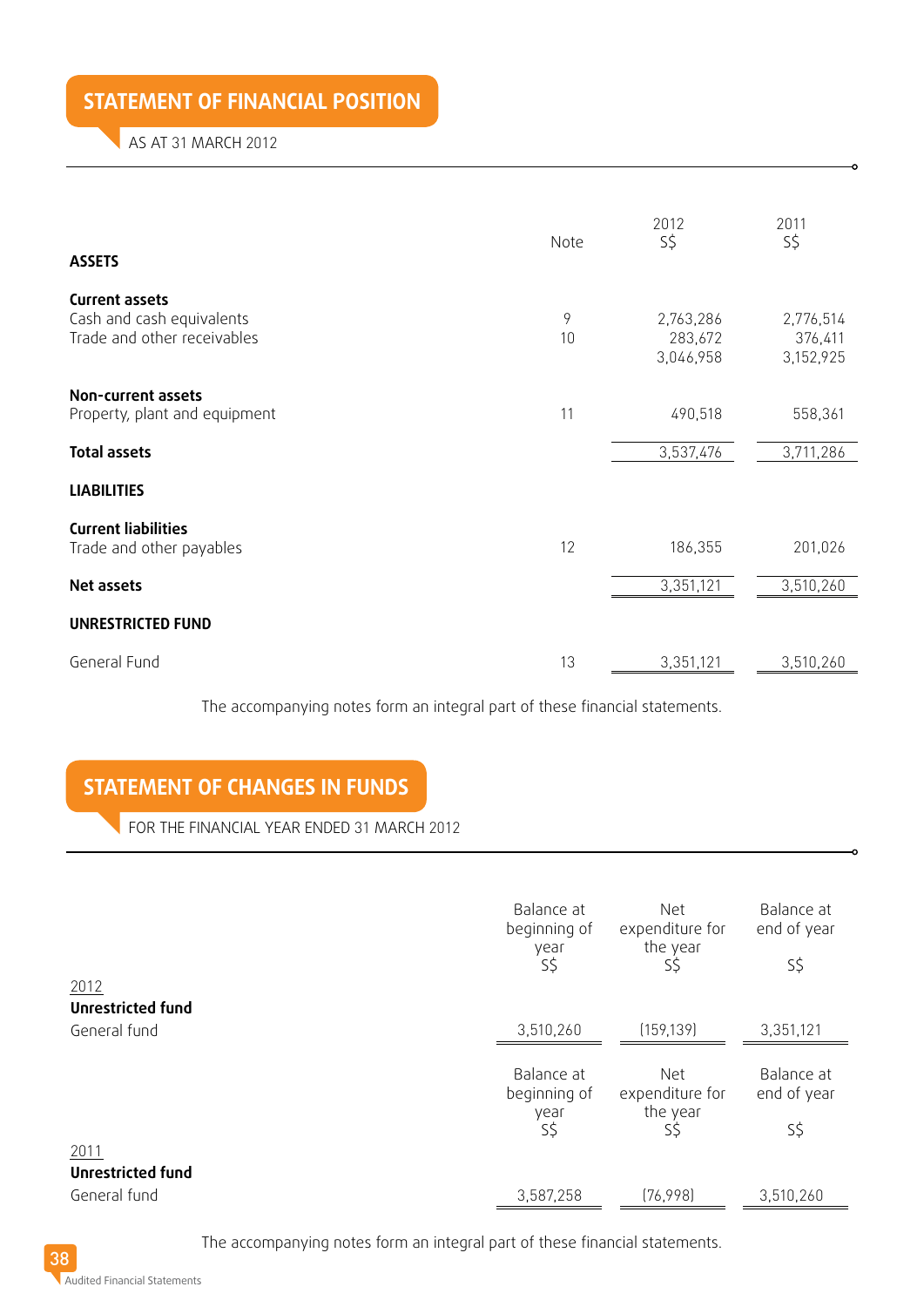# **STATEMENT OF CASH FLOWS**

# FOR THE FINANCIAL YEAR ENDED 31 MARCH 2012

|                                                          | Note | 2012<br>S\$ | 2011<br>S\$ |
|----------------------------------------------------------|------|-------------|-------------|
| Cash flows from operating activities                     |      |             |             |
| Net expenditure for the year<br>Adjustments for:         |      | (159, 139)  | (76, 998)   |
| - Depreciation of property, plant & equipment            | 11   | 104,880     | 115,756     |
| - Witten off of property, plant & equipment              |      | $\Omega$    | 28          |
| - Interest from fixed deposits                           |      | (9,683)     | (10, 928)   |
| Operating cash flow before working capital changes       |      | (63, 942)   | 27,858      |
| Changes in operating assets and liabilities              |      |             |             |
| - Trade and other receivables                            |      | 91,466      | (305, 270)  |
| - Trade and other payables                               |      | (14,671)    | 142,922     |
| Net cash provided by/(used in) operating activities      |      | 12,853      | (134, 490)  |
| Cash flows from investing activities                     |      |             |             |
| Purchase of property, plant and equipment                | 11   | (37,037)    | (2,997)     |
| Interest income received                                 |      | 10,956      | 9,890       |
| Net cash (used in)/provided by investing activities      |      | (26, 081)   | 6,893       |
| Net decrease in cash and cash equivalents                |      | (13, 228)   | (127, 597)  |
| Cash and cash equivalents at beginning of financial year |      | 2,776,514   | 2,904,111   |
| Cash and cash equivalents at end of financial year       | 9    | 2,763,286   | 2,776,514   |
|                                                          |      |             |             |
| Cash and cash equivalents comprise:                      |      |             |             |
| Cash and bank balances                                   |      | 746,341     | 767,139     |
| Fixed deposits with financial institutions               |      | 2,016,945   | 2,009,375   |
|                                                          | 9    | 2,763,286   | 2,776,514   |

The accompanying notes form an integral part of these financial statements.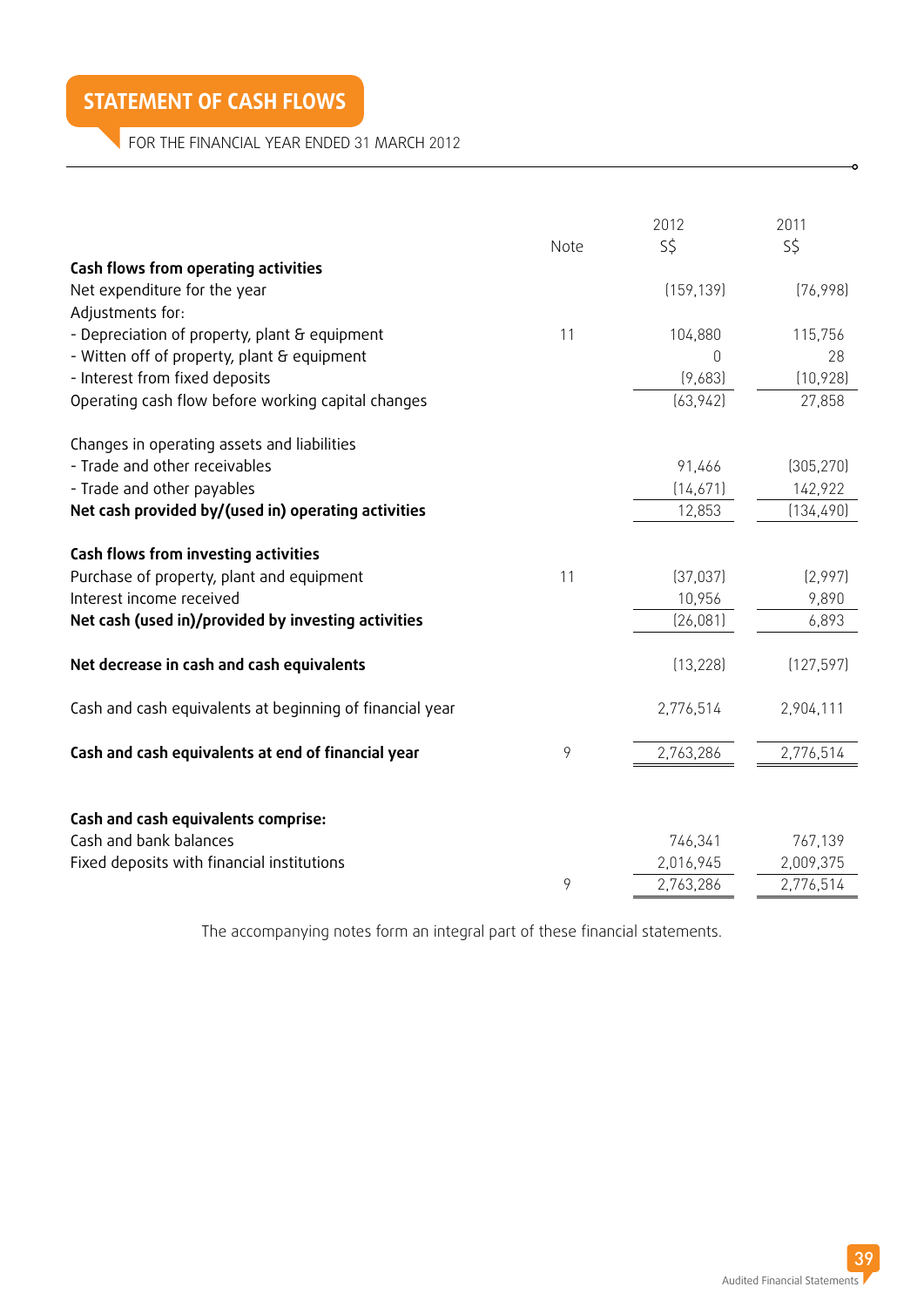# **NOTES TO THE FINANCIAL STATEMENTS**

FOR THE FINANCIAL YEAR ENDED 31 MARCH 2012

These notes form an integral part of and should be read in conjunction with the accompanying financial statements.

#### **1. General information**

OnePeople.sg ("the Society") is registered under the Societies Act (Chapter 311) on 21 July 2008. The Society became a registered charity under the Charities Act (chapter 37) on 27 November 2008. The address of its registered office and also the principal place of business are located at 381, Toa Payoh Lorong 1, Singapore 319758.

OnePeople.sg was established in 1997 to promote racial harmony and spearhead programmes and initiatives to bring the different ethnic communities together. It was formerly known as the Central Singapore Joint Social Service Centre (JSSC). Apart from the income from rental and programme/project activities, OnePeople.sg also receives donations and cash grants from Government and organisations.

The Society is granted an Institution of Public Character ("IPC") status for the period from 01 October 2010 to 30 September 2012. The financial statements are presented in Singapore Dollar, which is the Society's functional currency.

#### **2. Significant accounting policies**

#### **2.1 Basis of preparation**

The financial statements have been prepared in accordance with Singapore Financial Reporting Standard ("FRS"). The financial statements have been prepared under the historical cost convention, except as disclosed in the accounting policies below.

The preparation of these financial statements in conformity with FRS requires management to exercise its judgement in the process of applying the Society's accounting policies. It also requires the use of certain critical accounting estimates and assumptions.

#### **Interpretations and amendments to published standards effective in 2011**

The Society has adopted the new or revised FRS and Interpretations to FRS (INT FRS) that are mandatory for application from that date. Changes to the Society's accounting policies have been made as required, in accordance with the relevant transitional provisions in the respective FRS and INT FRS. The following are the FRS and INT FRS that are relevant to the Society:

| <u>FRS</u>        | <b>Effective Date</b> | Title                                                           |
|-------------------|-----------------------|-----------------------------------------------------------------|
| FRS <sub>1</sub>  | 1.1.2009              | Presentation of financial statements                            |
| FRS7              | 1.1.2009              | Cash flow statements                                            |
| FRS8              | 1.1.2009              | Accounting policies, changes in accounting estimates and errors |
| FRS <sub>10</sub> | 1.1.2007              | Events after the balance sheet date                             |
| FRS <sub>16</sub> | 1.1.2009              | Property, plant and equipment                                   |
| FRS <sub>17</sub> | 1.1.2007              | Leases                                                          |
| FRS <sub>18</sub> | 1.1.2005              | Revenue                                                         |
| FRS <sub>19</sub> | 1.1.2009              | Employee benefits                                               |
| FRS <sub>21</sub> | 1.1.2006              | The effect of changes in foreign exchange rates                 |
| FRS <sub>24</sub> | 1.1.2011              | Related party disclosures                                       |
| FRS32             | 1.2.2007              | Financial instruments: Presentation                             |
| FRS36             | 1.1.2009              | Impairment of assets                                            |
| FRS37             | 1.1.2006              | Provisions, contingent liabilities and contingent assets        |
| FRS39             | 1.1.2005              | Financial instruments: recognition and measurement              |
| <b>FRS107</b>     | 1.1.2009              | Financial instruments: Disclosures                              |

The adoption of the above revised FRS did not result in any substantial changes to the Society's accounting policies.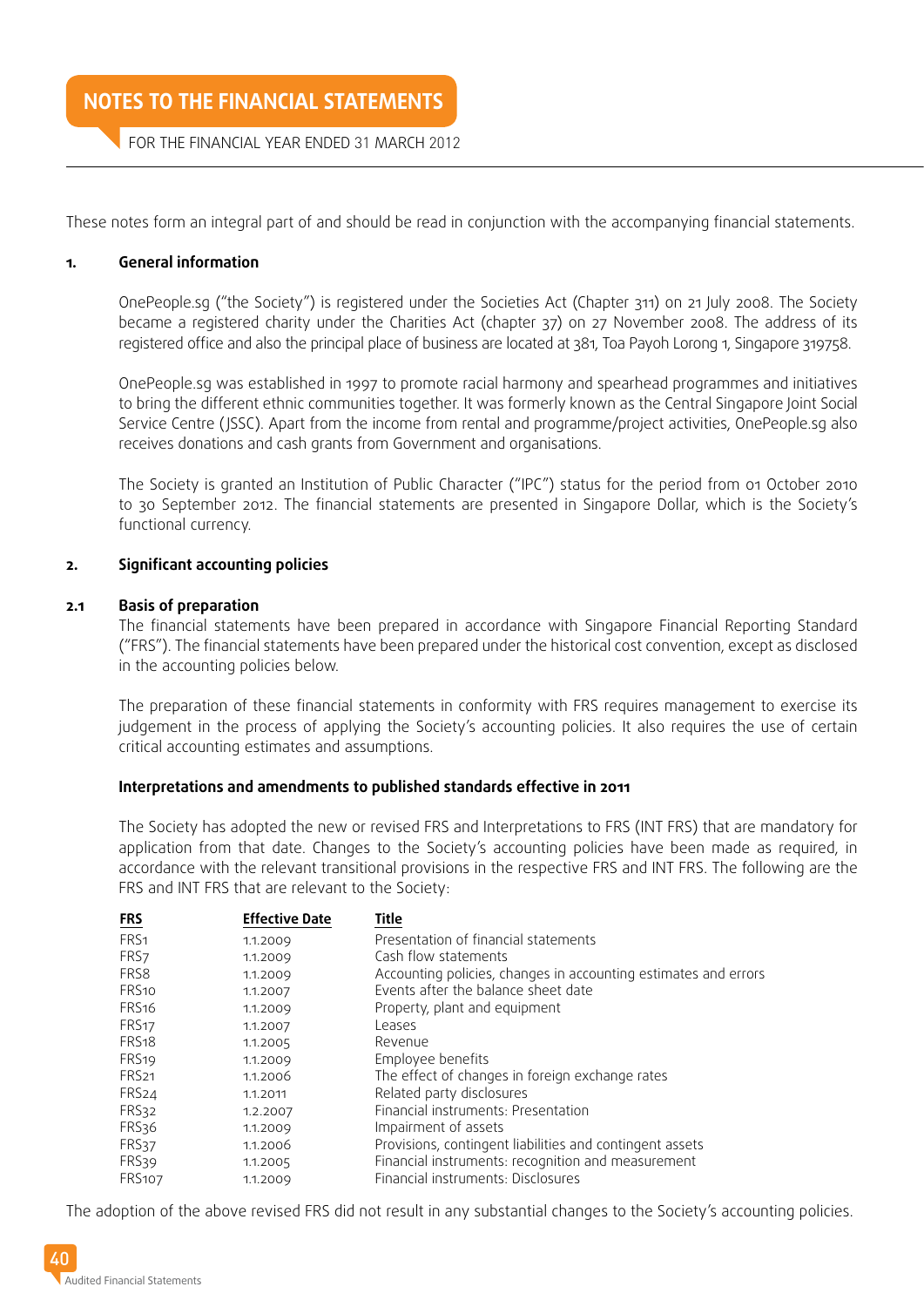#### **2. Significant accounting policies (Cont'd)**

#### **2.2 Revenue recognition**

Revenue comprises the fair value of the consideration received or receivable for the services rendered in the ordinary course of the Society's activities. Revenue is recognised as follows:

#### 2.2.1 Rental income

 Rental income is recognized on a straight-line basis over the lease term. Rental income from facilities is recognised and accrued as and when they are committed.

#### 2.2.2 Donations

 Donations are recognised and accrued as and when they are committed. Uncommitted donations, income from charity events are recognised on receipt basis. Donations-in-kind are recognised when the fair value of the assets received can be reasonably ascertained.

#### 2.2.3 Interest income

Interest income is recognised on a time-proportion basis using the effective interest method.

#### 2.2.4 Grants/contributions

 Grants/contributions from the Government or non-profit organisations are recognised at their fair value where there is a reasonable assurance that the grants/ contributions will be received and the Society will comply with all attached conditions. Government grants, relating to costs are deferred and recognised in the statement of financial activities over the period necessary to match them with the costs they are intended to compensate.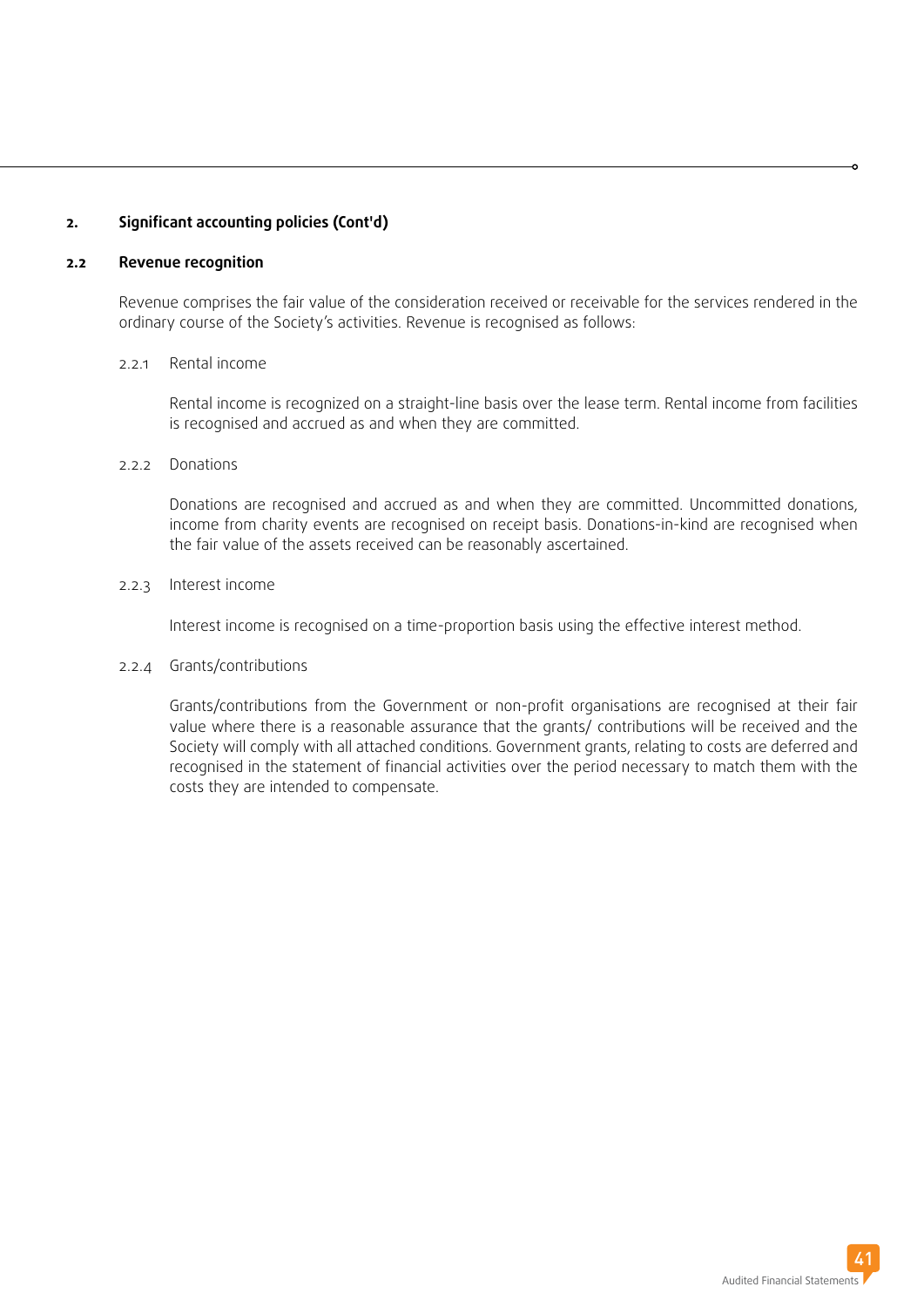FOR THE FINANCIAL YEAR ENDED 31 MARCH 2012

#### **2. Significant accounting policies (Cont'd)**

#### **2.3 Property, plant and equipment**

2.3.1 Measurement

 All property, plant and equipment are initially recognised at cost and subsequently carried at cost less accumulated depreciation and accumulated impairment losses.

 The cost of an item of property, plant and equipment includes its purchase price and any costs that are directly attributable to bringing the asset to the location and condition necessary for it to be capable of operating in the manner intended by management.

#### 2.3.2 Depreciation

 Depreciation on property, plant and equipment is calculated using the straight-line method to allocate their depreciable amounts over their estimated useful lives. A full year's depreciation charge is allocated on an annual basis as at year-end so long as ownership is ascertained at year-end. The estimated useful lives are as follows:

|                                       | Useful Life |
|---------------------------------------|-------------|
| <b>JSSC Renovation</b>                | 9 years     |
| Building improvement                  | 10 years    |
| Computers                             | 3 years     |
| Office equipment                      | 5 years     |
| Furniture & fittings                  | 5 years     |
| Renovation at Student Service Center  | 9 years     |
| Fixed Asset at Student Service Center | 5 years     |
| Miscellaneous assets                  | 5 years     |
|                                       |             |

 The residual values and useful lives of property, plant and equipment are reviewed, and adjusted as appropriate, at each statement of financial position date. The effects of any revision of the residual values and useful lives are included in the statement of financial activities for the financial period in which the changes arise.

#### 2.3.3 Subsequent expenditure

 Subsequent expenditure relating to property, plant and equipment that has already been recognised is added to the carrying amount of the asset only when it is probable that future economic benefits associated with the item will flow to the Society and the cost of the item can be measured reliably. Other subsequent expenditure is recognised as repair and maintenance expenses in the statement of financial activities during the financial period in which it is incurred.

#### 2.3.4 Disposal

 On disposal of an item of property, plant and equipment, the difference between the net disposal proceeds and its carrying amount is taken to the statement of financial activities.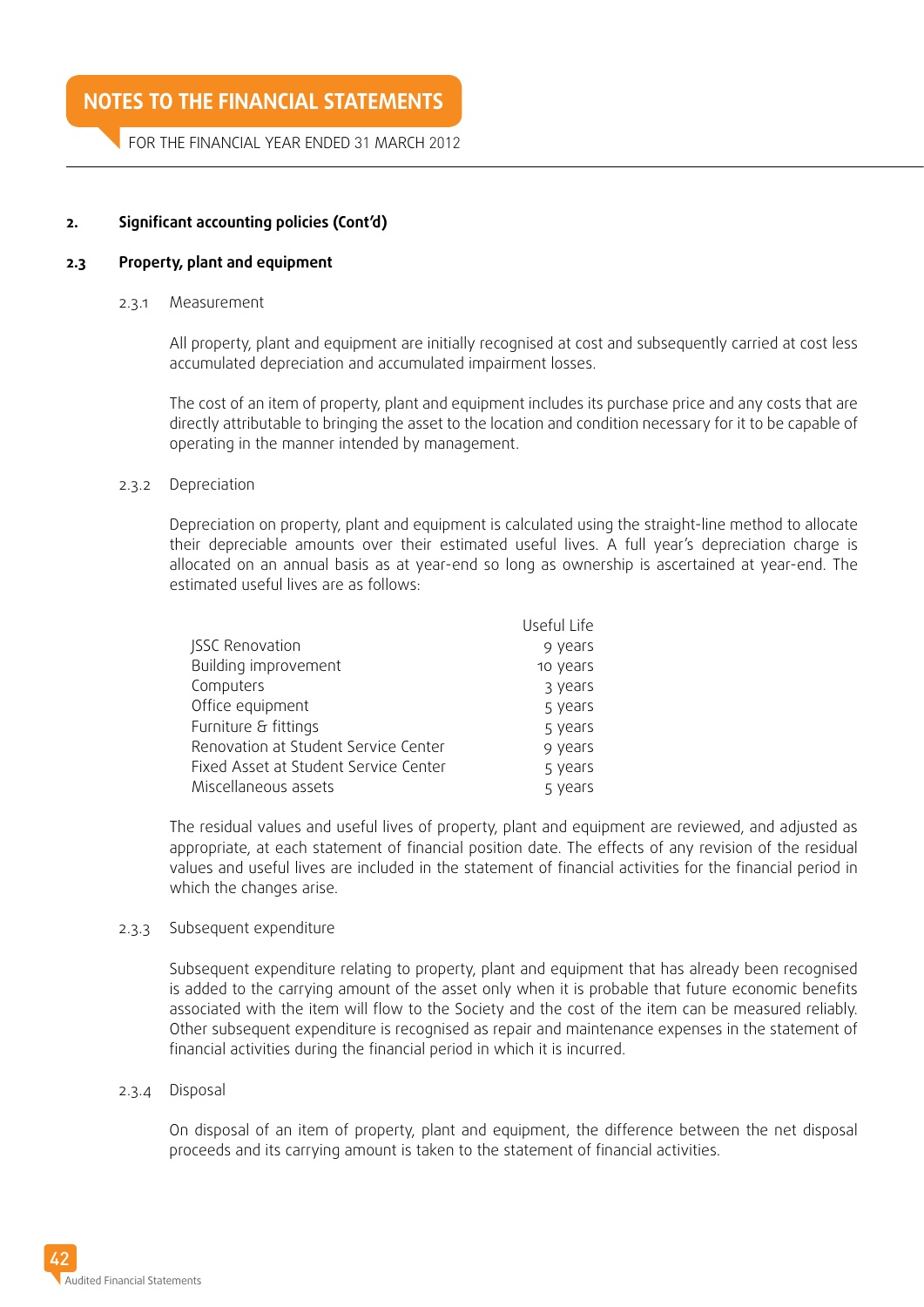#### **2. Significant accounting policies (Cont'd)**

#### **2.4 Impairment of non-financial assets**

Property, plant and equipment are reviewed for impairment whenever there is any indication that these assets may be impaired. If any such indication exists, the recoverable amount (i.e. the higher of the fair value less cost to sell and value in use) of the assets is estimated to determine the amount of impairment loss.

For the purpose of impairment testing of the assets, recoverable amount is determined on an individual asset basis unless the asset does not generate cash flows that are largely independent of those from other assets. If this is the case, recoverable amount is determined for the cashgenerating unit (CGU) to which the asset belongs.

If the recoverable amount of the asset (or CGU) is estimated to be less than its carrying amount, the carrying amount of the asset (or CGU) is reduced to its recoverable amount. The impairment loss is recognised in the statement of financial activities.

An impairment loss for an asset is reversed if, there has been a change in the estimates used to determine the assets' recoverable amount since the last impairment loss was recognised. The carrying amount of an asset is increased to its revised recoverable amount, provided that this amount does not exceed the carrying amount that would have been determined (net of depreciation) had no impairment loss been recognised for the asset in prior years. A reversal of impairment loss for an asset is recognised in the statement of financial activities.

#### **2.5 Financial assets**

#### 2.5.1 Classification

 The Society classifies its financial assets in the following categories: loans and receivables. The classification depends on the purpose for which the assets were acquired. Management determines the classification of its financial assets at initial recognition and re-evaluates this designation at every reporting date.

#### Loans and receivables

 Loans and receivables are non-derivative financial assets with fixed or determinable payments that are not quoted in an active market. They are included in current assets, except those maturing later than 12 months after the statement of financial position date which are classified as non-current assets. Loans and receivables are classified within "trade and other receivables" and "cash and cash equivalents" on the statement of financial position.

#### 2.5.2 Recognition and derecognition

 Purchases and sales of financial assets, available-for-sale, are recognised on trade-date – the date on which the Society commits to purchase or sell the assets.

 Financial assets are derecognised when the rights to receive cash flows from the financial assets have expired or have been transferred and the Society has transferred substantially all risks and rewards of ownership.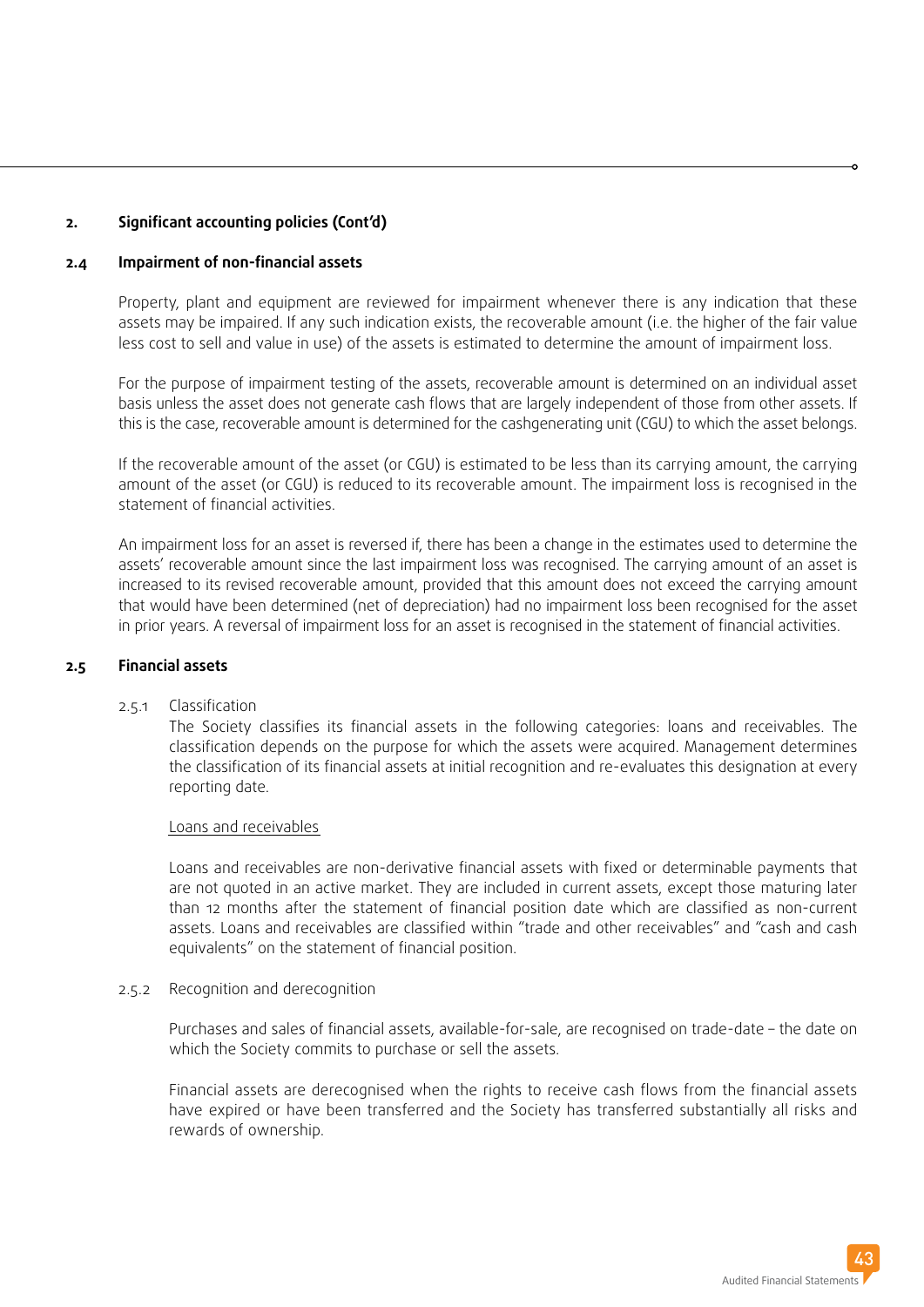# **NOTES TO THE FINANCIAL STATEMENTS**

FOR THE FINANCIAL YEAR ENDED 31 MARCH 2012

#### **2. Significant accounting policies (Cont'd)**

#### **2.5 Financial assets (Cont'd)**

2.5.2 Recognition and derecognition (Cont'd)

 On sale of a financial asset classified as available-for-sale, the difference between the net sale proceeds and its carrying amount are taken to the statement of financial activities. Any amount in the fair value reserve relating to that asset is also taken to the statement of financial activities.

#### 2.5.3 Measurement

Financial assets are initially recognised at fair value plus transaction costs.

 Loans and receivables are subsequently carried at amortised cost using effective interest method Financial assets, available-for-sale, are subsequently carried at fair value.

 Changes in the fair value of financial assets classified as available-for-sale are recognised in the fair value reserve within equity. When financial assets classified as available-for-sale are sold or impaired, the accumulated fair value adjustments in the fair value reserve within equity are included in the statement of financial activities.

2.5.4 Impairment

 The Society assesses at each statement of financial position date whether there is objective evidence that a financial asset or a group of financial assets is impaired.

#### Loans and receivables

 An allowance for impairment of loans and receivables including trade and other receivables is recognised when there is objective evidence that the Society will not be able to collect all amounts due according to the original terms of the receivables. Significant financial difficulties of the debtor, probability that the debtor will enter bankruptcy or financial reorganisation, and default or delinquency in payments are considered indicators that the receivable is impaired. The amount of the allowance is the difference between the asset's carrying amount and the present value of estimated future cash flows, discounted at the original effective interest rate. The amount of the allowance for impairment is recognised in the statement of financial activities within "Administrative expenses".

#### **2.6 Fair value estimation of financial assets and liabilities**

The carrying amounts of current financial assets and liabilities, carried at amortised cost, are assumed to approximate their fair values due to their short-term nature.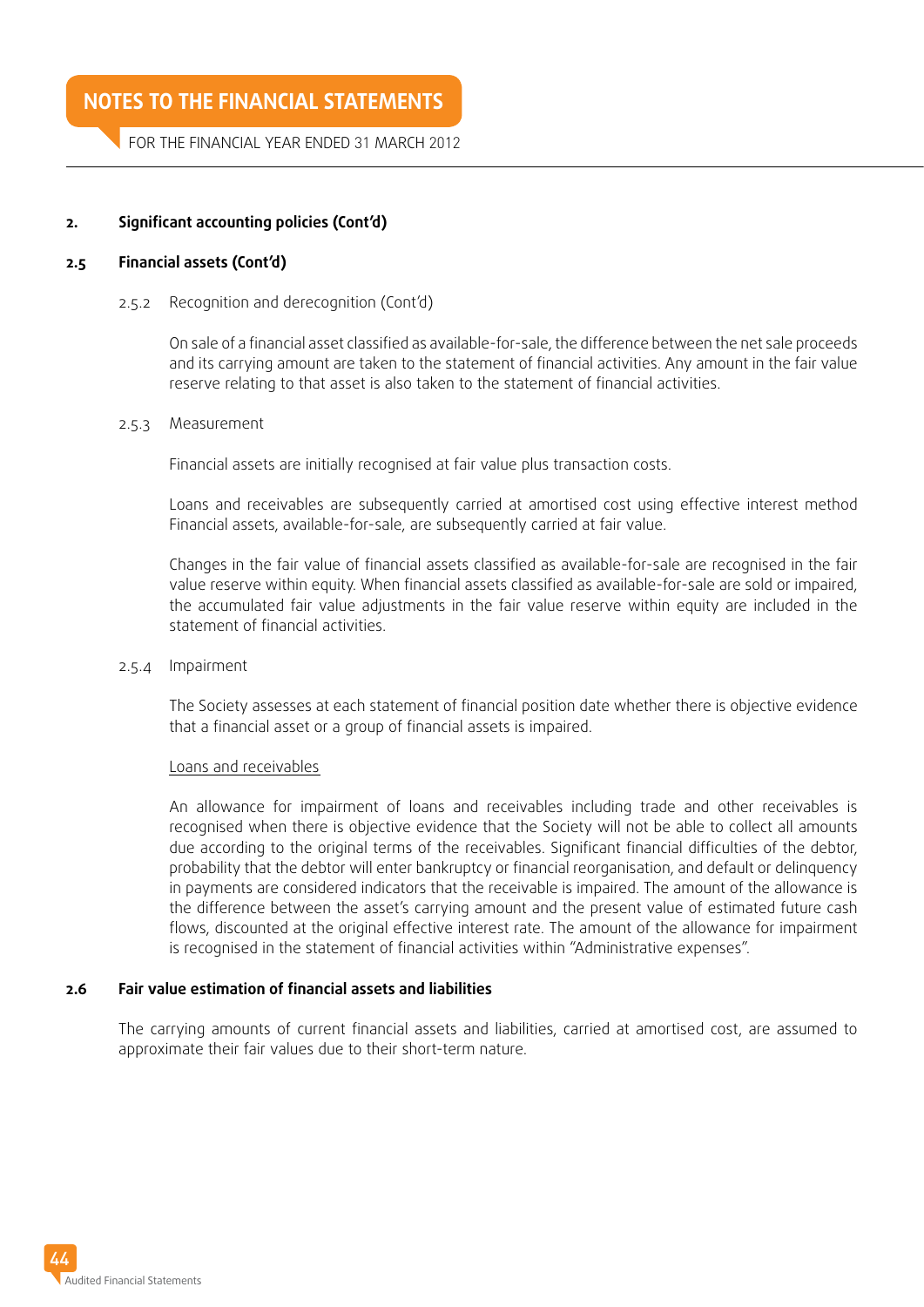#### **2. Significant accounting policies (Cont'd)**

#### **2.7 Leases**

#### **Finance leases**

Leases of property, plant and equipment where the Society assumes substantially all the risks and rewards of ownership are classified as finance leases. Finance leases are capitalised at the inception of the lease at the lower of the fair value of the leased property or the present value of the minimum lease payments. Each lease payment is allocated between the liability and finance charges so as to achieve a constant rate on the finance balance outstanding. The corresponding rental obligations, net of finance charges, are shown on the statement of financial position. The interest element of the finance cost is taken to the statement of financial activities over the lease period so as to produce a constant periodic rate of interest on the remaining balance of the liability for each period.

The property, plant and equipment acquired under finance leases are depreciated over the shorter of the useful life of the asset or the lease term.

#### **Operating leases**

Leases of assets in which a significant portion of the risks and rewards of ownership are retained by the lessor are classified as operating leases. Payments made under operating leases (net of any incentives received from the lessor) are taken to the statement of financial activities on a straightline basis over the period of the lease. When an operating lease is terminated before the lease period has expired, any payment required to be made to the lessor by way of penalty is recognised as an expense in the period in which termination takes place.

Rental on operating lease is charged to statement of financial activities. Contingent rents are recognised as an expense in the statement of financial activities in the financial period in which they are incurred.

#### **2.8 Trade and other payables**

Trade and other payables are initially recognised at fair value, and subsequently carried at amortised cost, using the effective interest method.

#### **2.9 Currency translation**

Transactions denominated in a currency other than Singapore Dollar ('foreign currency") are translated into Singapore Dollar using the exchange rates prevailing at the dates of the transactions. Currency translation gains and losses resulting from the settlement of such transactions and from the translation at the closing rate at the statement of financial position date of monetary assets and liabilities denominated in foreign currencies are recognised in the statement of financial activities.

#### **2.10 Provisions for other liabilities and charges**

Provisions for other liabilities and charges are recognised when the Society has a present legal or constructive obligation as a result of past events, it is more likely than not that an outflow of resources will be required to settle the obligation and the amount has been reliably estimated.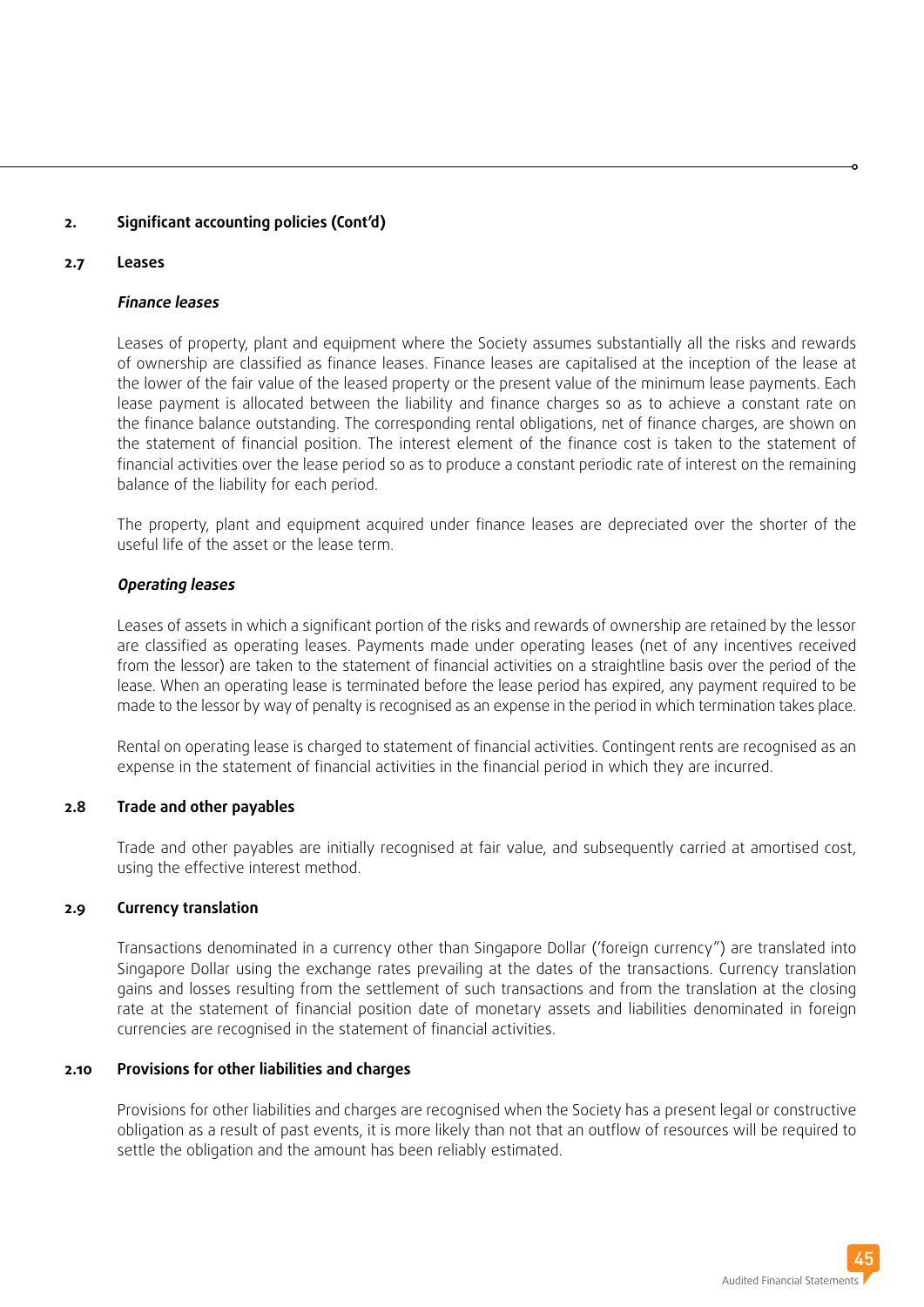## **NOTES TO THE FINANCIAL STATEMENTS**

FOR THE FINANCIAL YEAR ENDED 31 MARCH 2012

#### **2. Significant accounting policies (Cont'd)**

#### **2.11 Employee compensation**

a) Defined contribution plans

 Defined contribution plans are post-employment benefit plans under which the Society pays fixed contributions into separate entities such as the Central Provident Fund ("CPF"), on a mandatory, contractual or voluntary basis. The Society has no further payment obligations once the contribution has been paid. The Society's contribution to defined contribution plans are recognised as employee compensation expense when they are due.

#### b) Employee leave entitlement

 Employees' entitlements to annual leave are recognised when they accrue to employees. A provision is made for the estimated liability for annual leave as a result of services rendered by employees up to the statement of financial position date.

#### **2.12 Cash and cash equivalents**

Cash and cash equivalents include cash in hand and fixed deposits with financial institutions.

#### **3. Income tax**

OnePeople.sg is a charity registered under the Charities Act since 21 July 2008. Consequently, the income of the Society is exempt from tax under the provisions of Section 13 of the Income Tax Act Cap. 134.

#### **4. Revenue from projects**

|                                | 2012    | 2011    |
|--------------------------------|---------|---------|
|                                |         |         |
| Community Engagement Programme | 238.485 | 195.207 |
| Youth Outreach & Engagement    | 77.852  | 100.551 |
|                                | 316.337 | 295,758 |

#### **5. Rental income**

|                                  | 2012    | 2011    |
|----------------------------------|---------|---------|
|                                  | SS      | S\$     |
| Rental - KFC                     | 68,821  | 67,620  |
| Rental - Mind Stretcher Learning | 51,908  | 48,070  |
| Rental - Roundbox                | 30,000  | 22,020  |
| Rental - Alpha Manpower          | 14,000  |         |
| Rental - Facilities              | 68,965  | 78,923  |
|                                  | 233,694 | 216,633 |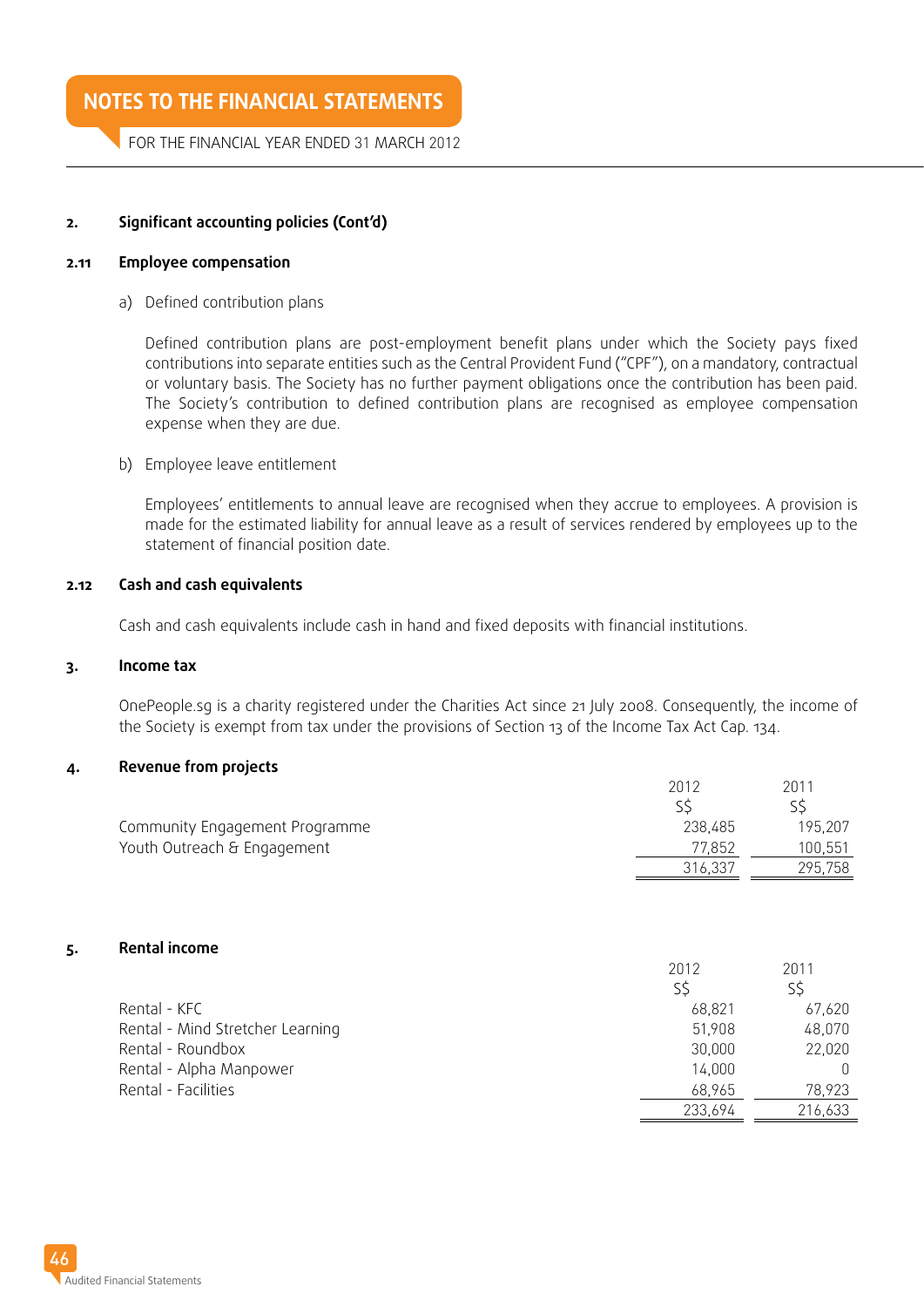| 6. | <b>Direct expenses</b>                    |          |          |
|----|-------------------------------------------|----------|----------|
|    |                                           | 2012     | 2011     |
|    |                                           | S\$      | S\$      |
|    | Community Engagement Programme            | 476,143  | 322,845  |
|    | Youth Outreach & Engagement               | 227,599  | 261,617  |
|    | Resource & Collateral Development         | 74,829   | 103,905  |
|    |                                           | 778,571  | 688,367  |
|    |                                           |          |          |
| 7. | <b>Manpower expenditures</b>              |          |          |
|    |                                           | 2012     | 2011     |
|    |                                           | S\$      | $S\zeta$ |
|    | Directors' remuneration                   | 128,697  | 124,313  |
|    | Directors' employer CPF and SDF           | 15,124   | 8,013    |
|    | Programme Staff salaries & bonuses        | 335,495  | 355,828  |
|    | Programme Staff employer CPF and SDF      | 61,120   | 44,710   |
|    |                                           | 540,436  | 532,864  |
|    |                                           |          |          |
| 8. | <b>Staff costs</b>                        |          |          |
|    |                                           | 2012     | 2011     |
|    |                                           | S\$      | S\$      |
|    | Administrative staff salaries & bonuses   | 51,548   | 39,848   |
|    | Administrative staff employer CPF and SDF | 8,051    | 6,704    |
|    | Staff recruitment                         | $\Omega$ | 360      |
|    | Staff welfare & training cost             | 3,904    | 1,432    |
|    |                                           | 63,503   | 47,714   |

o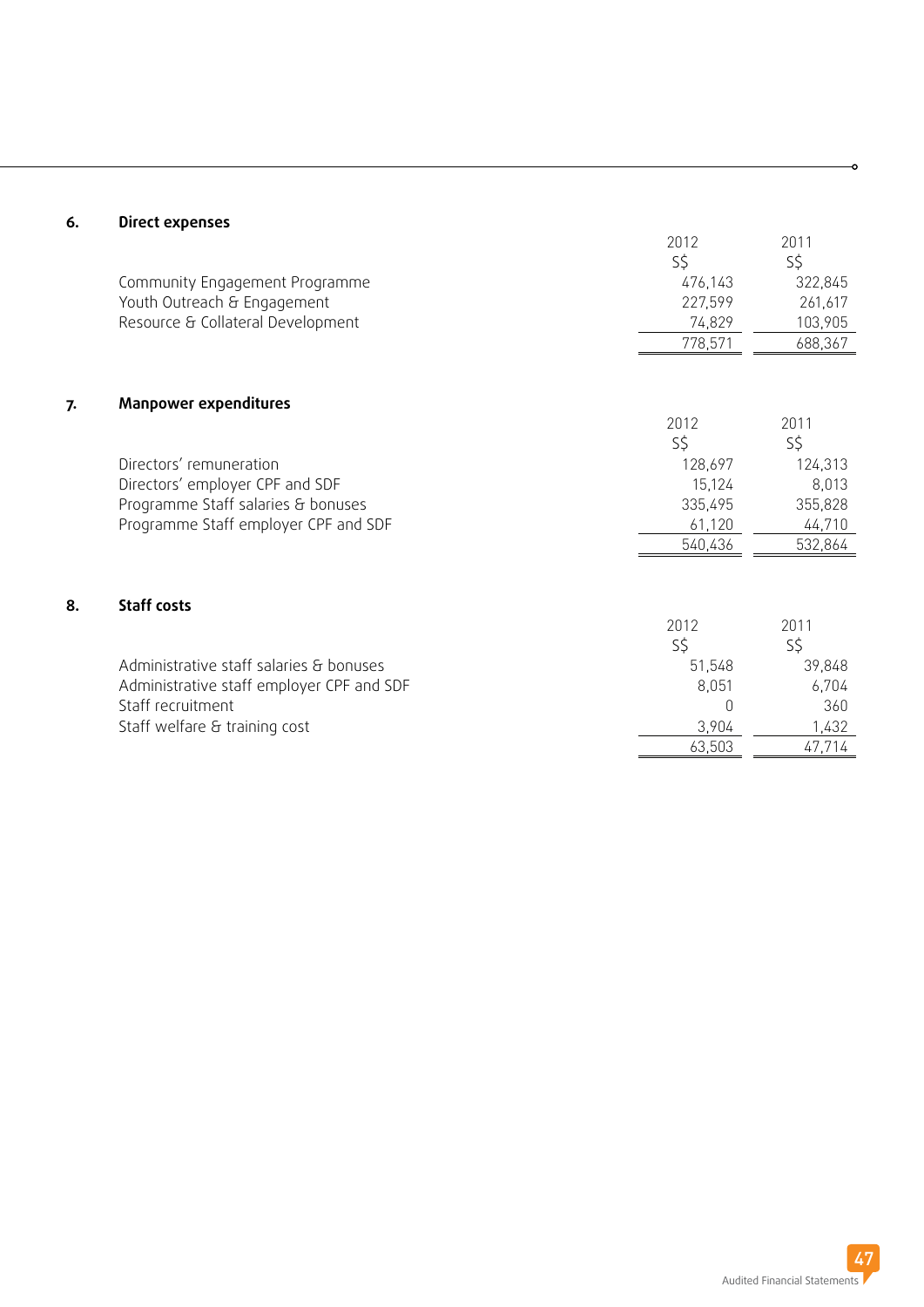# **NOTES TO THE FINANCIAL STATEMENTS**

FOR THE FINANCIAL YEAR ENDED 31 MARCH 2012

#### **9. Cash and cash equivalents**

|                                            | 2012      | 2011      |
|--------------------------------------------|-----------|-----------|
|                                            | SS.       |           |
| Cash and bank balances                     | 746.341   | 767.139   |
| Fixed deposits with financial institutions | 2.016.945 | 2,009,375 |
|                                            | 2.763.286 | 2.776.514 |

Fixed deposits at the statement of financial position date had an average maturity of less than a month to 6.3 months (2011: less than a month to 3.2 months) from that date and had a weighted average effective interest rate of 0.48% (2011: 0.54%) per annum.

At the statement of financial position date, the carrying amounts of cash and cash equivalents approximated their fair values.

#### **10. Trade and other receivables**

|                                                          | 2012    | 2011     |
|----------------------------------------------------------|---------|----------|
|                                                          | S\$     | S\$      |
| Trade receivables                                        | 35,067  | 42,126   |
| Less: Allowance of impairment loss for trade receivables | (636)   | (1, 346) |
| Trade receivables - net                                  | 34,431  | 40,780   |
|                                                          |         |          |
| Utilities deposit                                        | 13,970  | 11,300   |
| Other receivables                                        | 234,202 | 323,321  |
| Prepayments                                              | 869     | 810      |
| Sundry deposit                                           | 200     | 200      |
|                                                          | 283,672 | 376,411  |

At the statement of financial position date, the carrying amounts of current trade and other receivables approximated their fair values.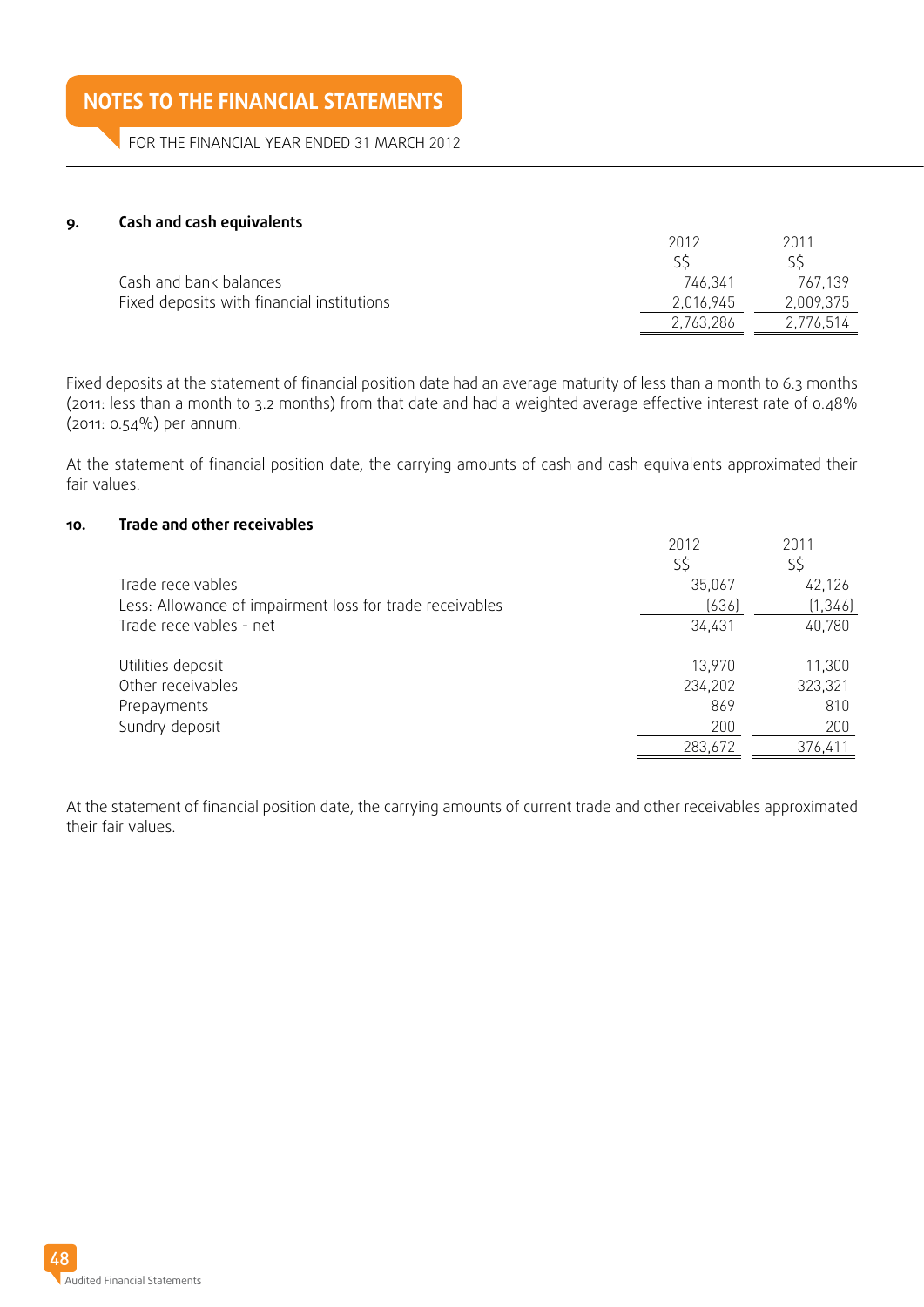## **11. Property, plant and equipment**

|                                       | Balance at<br>01.04.2011 | Additions | (Disposals) | Balance at<br>31.03.2012 |
|---------------------------------------|--------------------------|-----------|-------------|--------------------------|
|                                       | S\$                      | S\$       | S\$         | S\$                      |
| Cost                                  |                          |           |             |                          |
| <b>JSSC Renovation</b>                | 734,358                  | 34,740    | N           | 769,098                  |
| Building improvement                  | 87,813                   | 0         | 0           | 87,813                   |
| Computers                             | 33,917                   |           | 0           | 33,917                   |
| Office equipment                      | 21,131                   | 2.157     | N           | 23,288                   |
| Furniture & fittings                  | 16,684                   | 0         | 0           | 16,684                   |
| Renovation at Student Service Center  | 5,948                    | 0         | 0           | 5,948                    |
| Fixed Asset at Student Service Center |                          |           |             |                          |
| Miscellaneous assets                  | 7.140                    | 140       | (160)       | 7,120                    |
|                                       | 906,992                  | 37,037    | (160)       | 943,869                  |

|                                       | Balance at | Depreciation | (Written  | Balance at |
|---------------------------------------|------------|--------------|-----------|------------|
|                                       | 01.04.2011 | charge       | back/off) | 31.03.2012 |
|                                       | S\$        | S\$          | S\$       | S\$        |
| <b>Accumulated depreciation</b>       |            |              |           |            |
| <b>JSSC Renovation</b>                | 244,785    | 81,595       | 0         | 326,380    |
| Building improvement                  | 39,058     | 12,439       | 0         | 51,497     |
| Computers                             | 31,741     | 2,162        | 0         | 33,903     |
| Office equipment                      | 14,117     | 3,959        | 0         | 18,076     |
| Furniture & fittings                  | 11,551     | 2.715        | 0         | 14,266     |
| Renovation at Student Service Center  | 1,983      | 661          | 0         | 2,644      |
| Fixed Asset at Student Service Center |            | 0            |           |            |
| Miscellaneous assets                  | 5.396      | 1.349        | (160)     | 6,585      |
|                                       | 348,631    | 104,880      | (160)     | 453,351    |

|                                       | Balance at | Balance at |
|---------------------------------------|------------|------------|
|                                       | 01.04.2011 | 31.03.2012 |
|                                       | S\$        | S\$        |
| Net book value                        |            |            |
| <b>JSSC Renovation</b>                | 489,573    | 442,718    |
| Building improvement                  | 48,755     | 36,316     |
| Computers                             | 2,176      | 14         |
| Office equipment                      | 7,014      | 5,212      |
| Furniture & fittings                  | 5,133      | 2,418      |
| Renovation at Student Service Center  | 3,965      | 3,304      |
| Fixed Asset at Student Service Center |            |            |
| Miscellaneous assets                  | 1,744      | 535        |
|                                       | 558,361    | 490,518    |

ó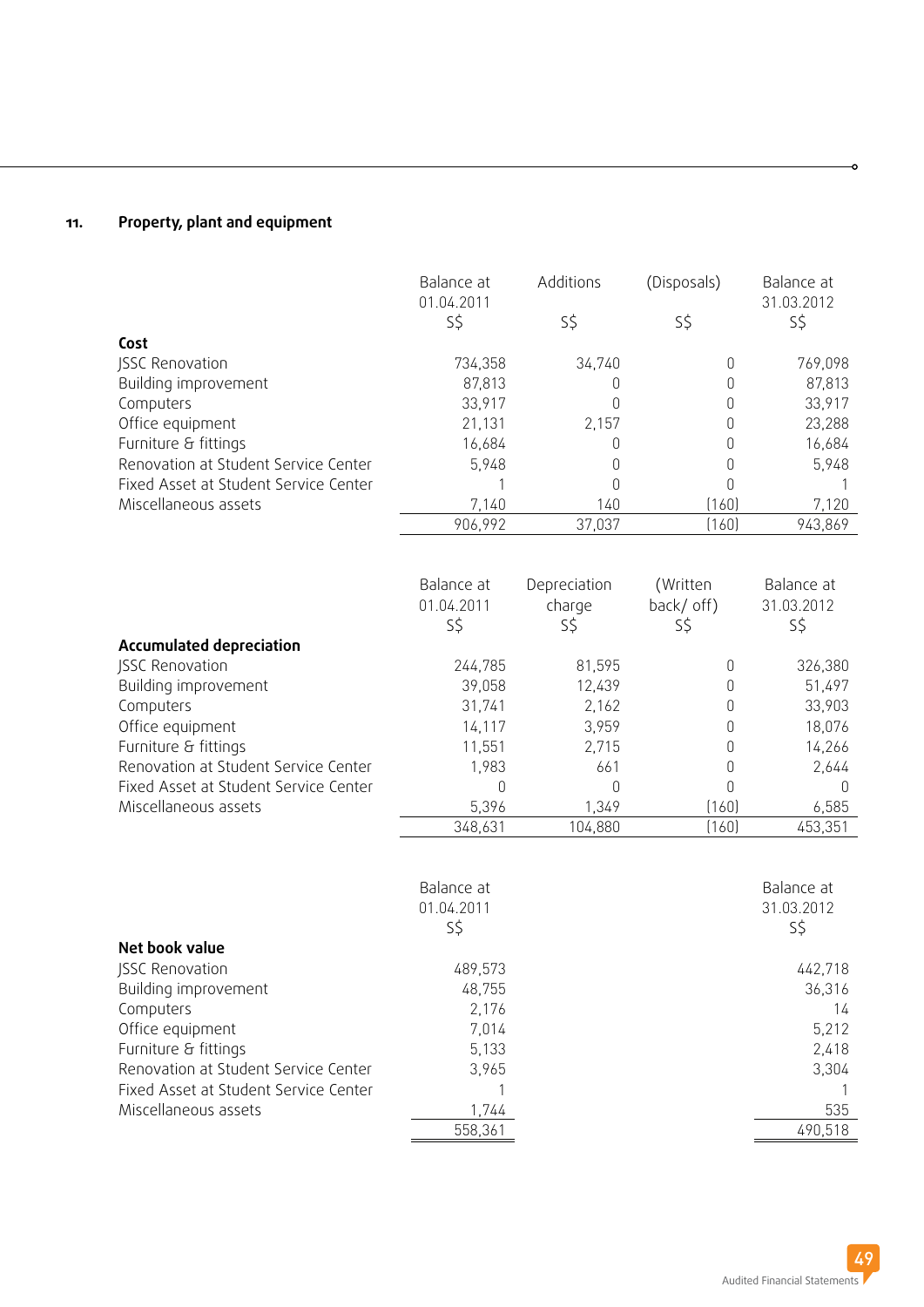FOR THE FINANCIAL YEAR ENDED 31 MARCH 2012

## **11. Property, plant and equipment (Cont'd)**

|                                       | Balance at<br>01.04.2010 | Additions | (Disposals) | Balance at<br>31.03.2011 |
|---------------------------------------|--------------------------|-----------|-------------|--------------------------|
|                                       | S\$                      | S\$       | S\$         | S\$                      |
| Cost                                  |                          |           |             |                          |
| <b>JSSC Renovation</b>                | 734,358                  |           |             | 734,358                  |
| Building improvement                  | 87,813                   |           | 0           | 87,813                   |
| Computers                             | 33,917                   |           | 0           | 33,917                   |
| Office equipment                      | 18,134                   | 2.997     | 0           | 21,131                   |
| Furniture & fittings                  | 16,684                   |           | 0           | 16,684                   |
| Renovation at Student Service Center  | 5,948                    |           | U           | 5,948                    |
| Fixed Asset at Student Service Center |                          |           |             |                          |
| Miscellaneous assets                  | 7,280                    |           | (140)       | 7,140                    |
|                                       | 904,135                  | 2,997     | (140)       | 906,992                  |

|                                       | Balance at<br>01.04.2010 | Depreciation<br>charge | (Written<br>back/off) | Balance at<br>31.03.2011 |
|---------------------------------------|--------------------------|------------------------|-----------------------|--------------------------|
|                                       | S\$                      | S\$                    | S\$                   | S\$                      |
| <b>Accumulated depreciation</b>       |                          |                        |                       |                          |
| <b>JSSC Renovation</b>                | 163,190                  | 81,595                 | 0                     | 244,785                  |
| Building improvement                  | 25,828                   | 13,230                 | 0                     | 39,058                   |
| Computers                             | 21,678                   | 10,063                 | 0                     | 31,741                   |
| Office equipment                      | 8,944                    | 5,173                  | 0                     | 14,117                   |
| Furniture & fittings                  | 7.758                    | 3,793                  | 0                     | 11,551                   |
| Renovation at Student Service Center  | 1,322                    | 661                    | 0                     | 1,983                    |
| Fixed Asset at Student Service Center |                          |                        |                       |                          |
| Miscellaneous assets                  | 4.267                    | 1.241                  | (112)                 | 5,396                    |
|                                       | 232,987                  | 115,756                | (112)                 | 348,631                  |

|                                       | Balance at | Balance at |
|---------------------------------------|------------|------------|
|                                       | 01.04.2010 | 31.03.2011 |
|                                       | S\$        | S\$        |
| Net book value                        |            |            |
| <b>JSSC Renovation</b>                | 571,168    | 489,573    |
| Building improvement                  | 61,985     | 48,755     |
| Computers                             | 12,239     | 2,176      |
| Office equipment                      | 9,190      | 7,014      |
| Furniture & fittings                  | 8,926      | 5,133      |
| Renovation at Student Service Center  | 4.626      | 3,965      |
| Fixed Asset at Student Service Center |            |            |
| Miscellaneous assets                  | 3,013      | 1,744      |
|                                       | 671,148    | 558,361    |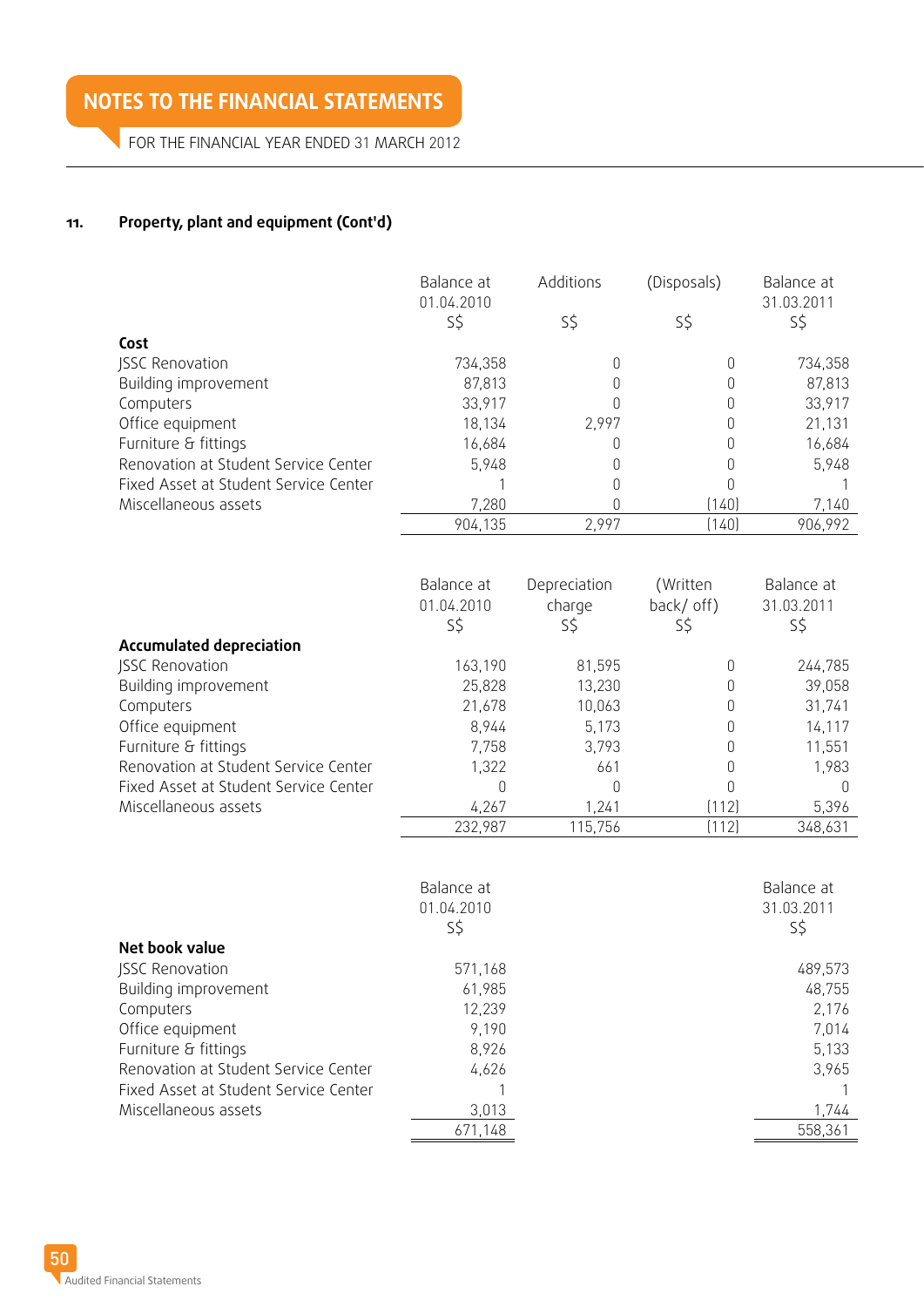#### **12. Trade and other payables**

|                                  | 2012<br>S\$ | 2011<br>S\$ |
|----------------------------------|-------------|-------------|
| Trade payables                   | 26,387      |             |
| Accrued expenses                 | 125,887     | 135,444     |
| Deferred income                  | 3.199       | 45,200      |
| Rental deposits                  | 30,882      | 20,382      |
| Rental/ Fees received in advance | 0           |             |
|                                  | 186,355     | 201,026     |

At the statement of financial position date, the carrying amounts of current trade and other payables approximated their fair values.

#### **13. General Fund**

|                              | 2012      | 2011      |
|------------------------------|-----------|-----------|
|                              |           | SS.       |
| Balance at beginning of year | 3.510.260 | 3,587,258 |
| Net expenditure for the year | [159.139] | (76.998)  |
| Balance at end of year       | 3.351.121 | 3,510,260 |

The General Fund is an unrestricted fund that was set up to meet the expenditure in accordance with the objectives of OnePeople.sg.

#### **14. Operating lease commitments**

The Society has an operating lease commitment for office equipment, as follows:

|                                                   | 2012  | 2011  |
|---------------------------------------------------|-------|-------|
|                                                   |       |       |
| Not later than one year                           | 2.440 | 2.440 |
| Later than one year but not later than five years | 7.313 | 9.753 |
|                                                   |       |       |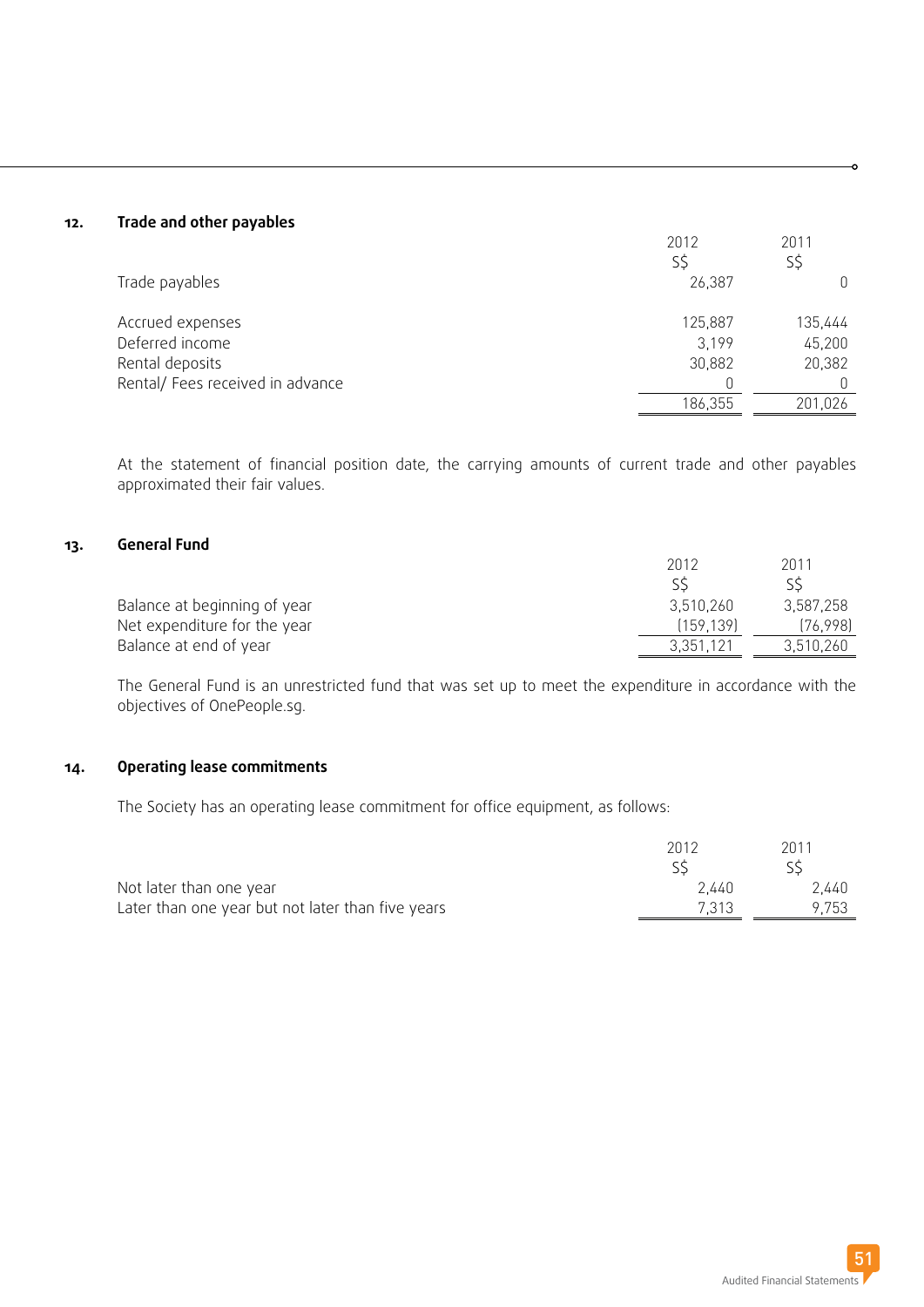FOR THE FINANCIAL YEAR ENDED 31 MARCH 2012

#### **15. Financial risk management**

The Society is exposed to interest rate, liquidity, credit and foreign currency risks arising from its operations and the use of financial instruments. The management committee reviews and agrees on policies for managing each of these risks and they are summarised below:

(i) Interest rate risk

 The Society's exposure to interest rate risk primarily from its fixed deposits placed with financial institutions. The Society constantly monitors movements in interest rates to ensure deposit is place with financial institutions offering optimal rates of return.

(ii) Liquidity risk

 The Society manages its liquidity risk by monitoring and maintaining a level of cash and cash equivalents deemed adequate by the management committee to fund the Society's operations.

(iii) Credit risk

 The Society has minimal exposure to credit risks due to the nature of its activities. It has no major concentration of credit risk. It places its cash and fixed deposits with creditworthy financial institutions.

(iv) Foreign currency risk

 The Society is not exposed to foreign currency risk as all its financial assets and financial liabilities are denominated in Singapore dollars.

The responsibility for managing the above risks is vested in the Management Committee.

#### **Fair values**

The carrying amounts of the financial assets and liabilities recorded in the financial statements of the Society approximated their fair values.

#### **16. Remuneration of key management personnel**

Key personnel comprised of members of the senior management of the Society.

The annual remuneration of key management personnel are classified as follows:

|                                | No. of key management<br>staff |      |
|--------------------------------|--------------------------------|------|
| Remuneration band (S\$)        | 2012                           | 2011 |
| Between \$100,000 to \$150,000 |                                |      |

#### **17. Reserve position and policy**

The Society has an established reserve policy to guide its operations at the date of the report.

#### **18. Authorisation of financial statements**

These financial statements were authorised for issue in accordance with a resolution of the Management Committee of the Society on 16 May 2012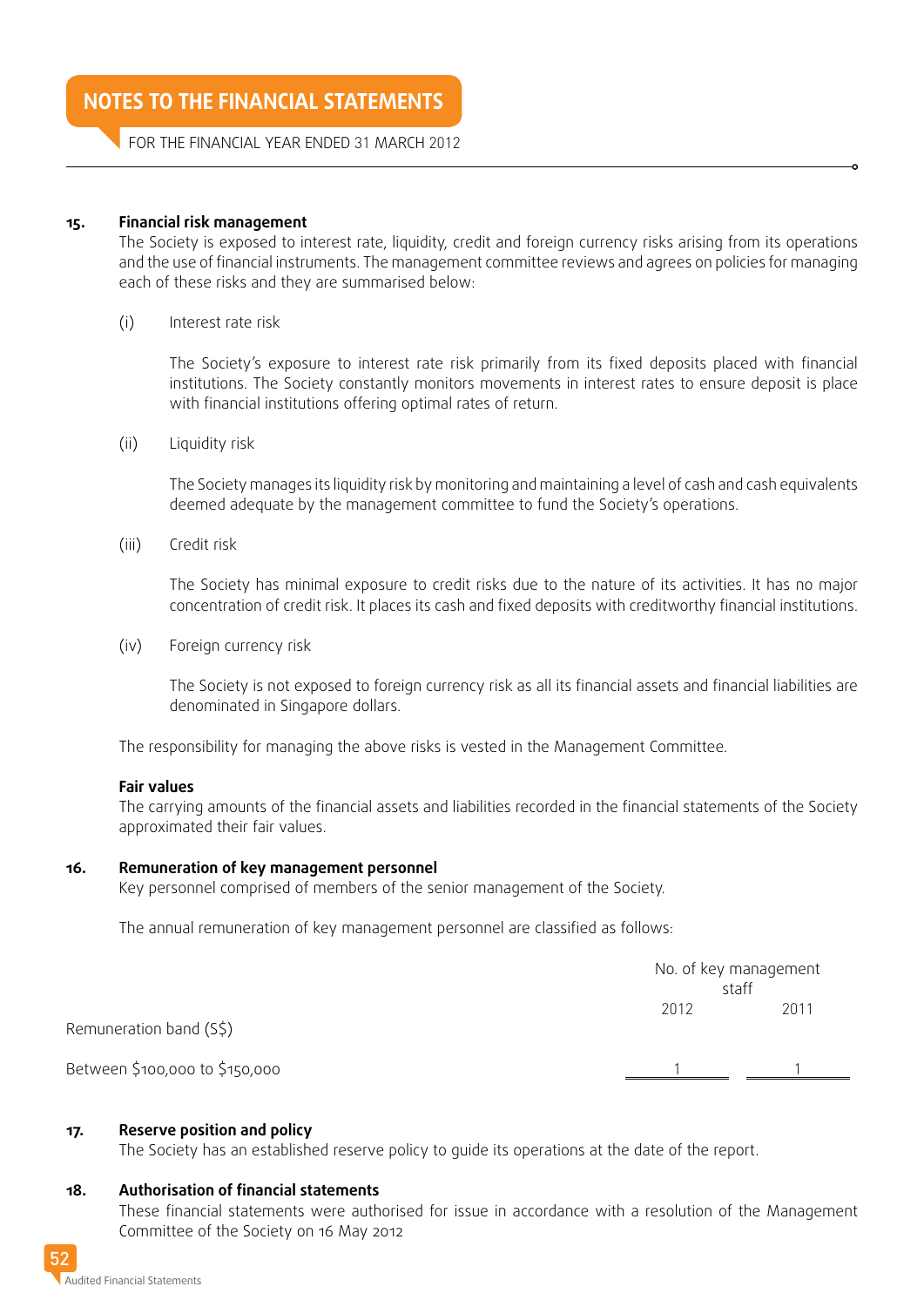Whether you are from a different race or religion, whether you are born here or have newly arrived, young or old, we all share one thing in common – we all snare one thing in c<br>Singapore - our Home. **JJ** *"*

**- Zainudin Nordin** Chairman, OnePeople.sg